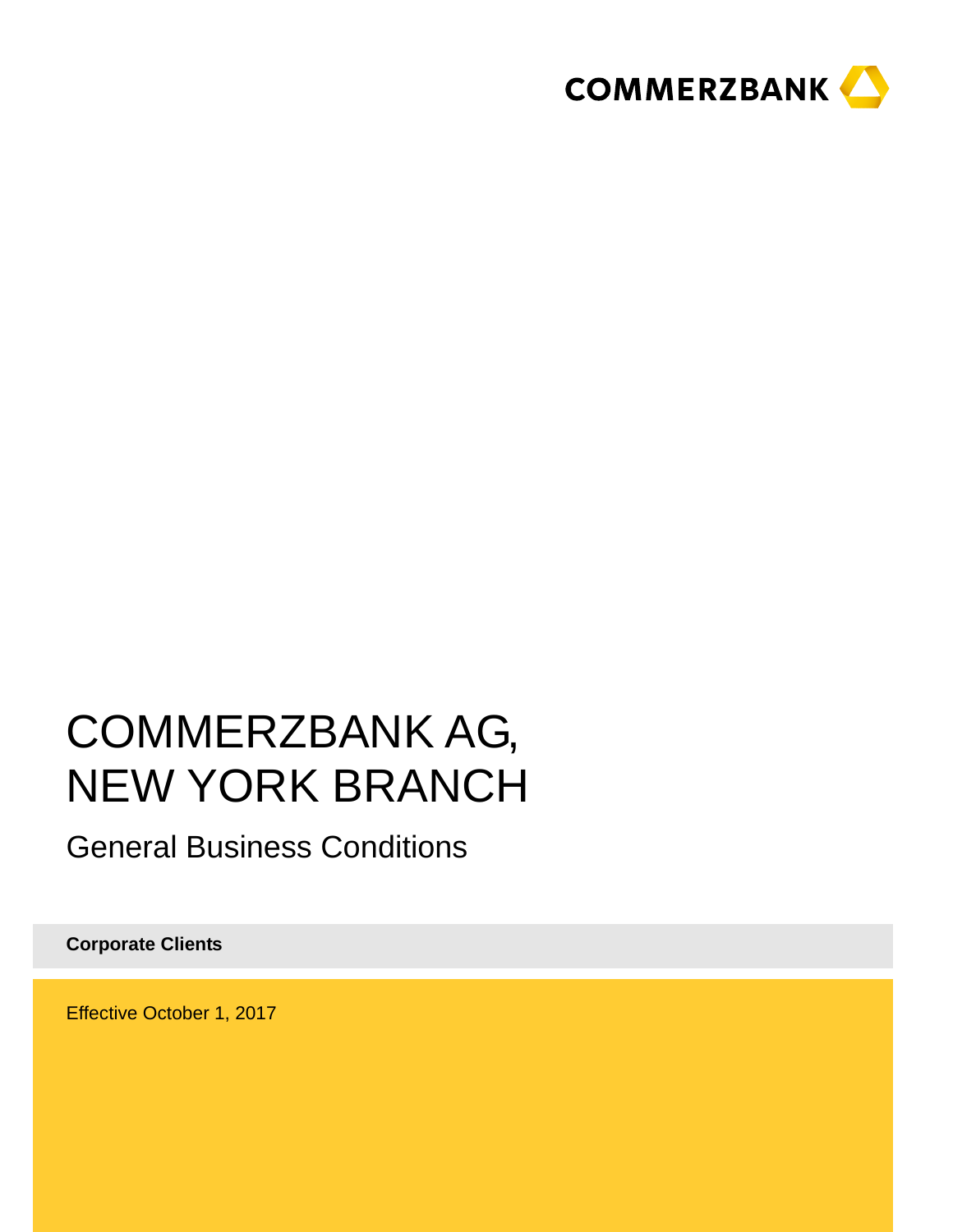# **Contents**

| PART I. GENERAL BUSINESS CONDITIONS APPLICABLE TO ALL ACCOUNTS AND SERVICES OF |  |
|--------------------------------------------------------------------------------|--|
| PART II. FUNDS AVAILABILITY POLICY (REGULATION CC DISCLOSURE STATEMENT)  15    |  |
|                                                                                |  |
|                                                                                |  |
|                                                                                |  |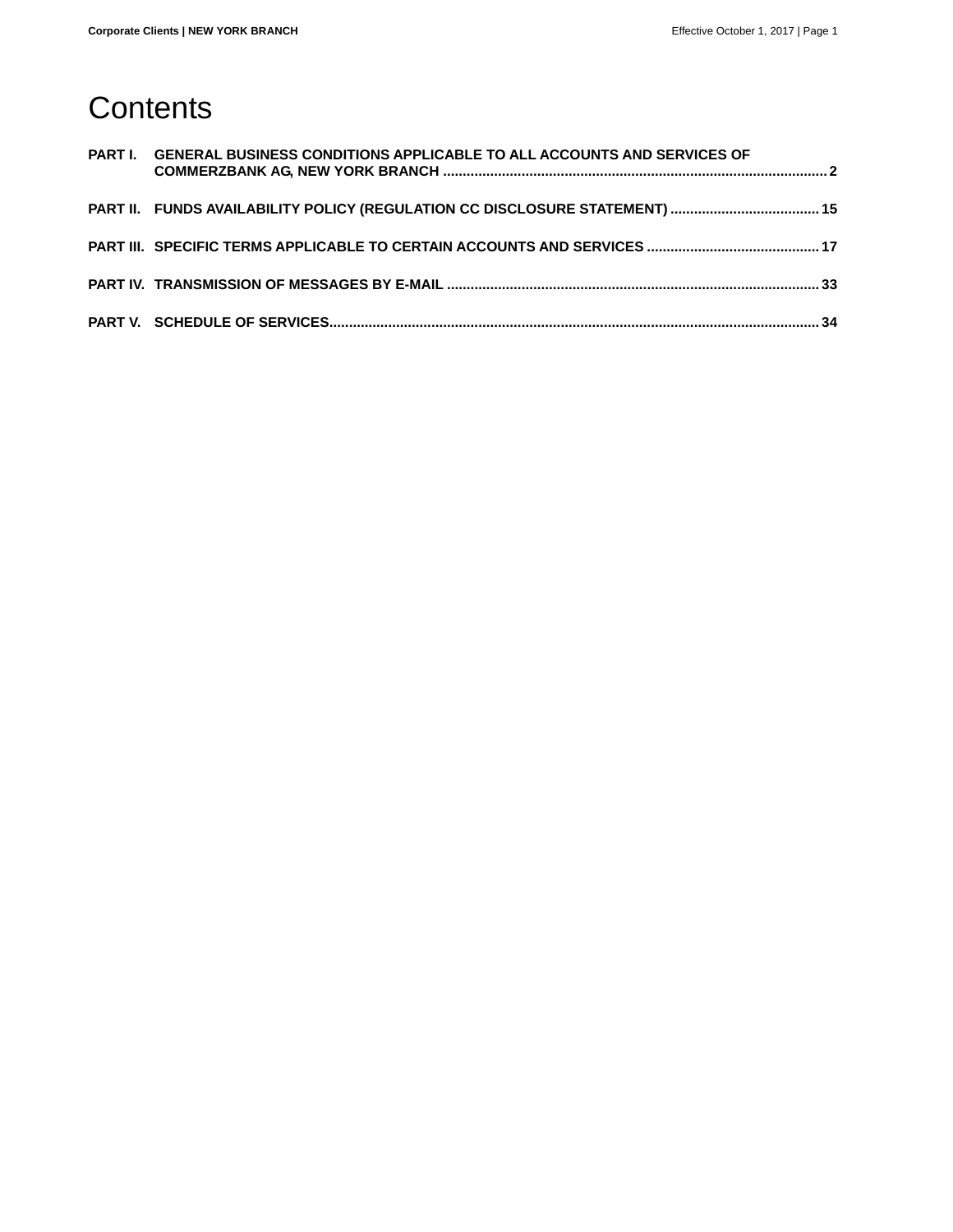#### **PART I. GENERAL BUSINESS CONDITIONS APPLICABLE TO ALL ACCOUNTS AND SERVICES OF COMMERZBANK AG, NEW YORK BRANCH**

This account agreement (as it may be amended or otherwise modified, this "Agreement") contains the general business conditions for all of the accounts and services which you as a customer (the "Customer" or "you") may establish and select, followed by service-specific provisions, and constitutes a written contract between Commerzbank AG, New York Branch, (together with any of its bank affiliates and successors and assigns, the "Bank" or "we") and you, the Customer. The definitions of terms herein shall apply equally to the singular and plural forms of the terms defined.

**By signing an account application, signature card or similar document, by accepting a copy of this Agreement, or by using or continuing to use the Account (as defined in Section 1(A) below) and services provided by the Bank, the Customer consents to this Agreement.**

**Note: DEPOSITS WITH THE BANK ARE NOT INSURED BY THE FEDERAL DEPOSIT INSURANCE CORPORATION ("FDIC"). The Bank is NOT a member of the FDIC. Instead, as a German banking institution, the Bank is a member of the Deposit Protection Fund of the Federal Association of German Banks, which provides worldwide insurance for all depositors of Commerzbank Aktiengesellschaft, within the limits of such deposit protection program, as further described in Section 20 below.** 

#### **1. Establishment of Accounts**

(A) All accounts of whatever nature, present or future, established by the Customer with any U.S. office of the Bank (including any International Banking Facility) or with the Grand Cayman Branch of Commerzbank AG (which is administered by the Bank) (collectively, the "Account") are subject to this Agreement and any other relevant Account documentation. The Customer agrees to use the Account only for commercial purposes and the Account may not be used for personal or consumer purposes.

(B) The Customer shall not transfer any of its rights and obligations in any Account or with respect to any service provided by the Bank, or create any lien or security interest over such rights and obligations or in any Account, without the prior written consent of the Bank.

(C) The Customer agrees at its sole expense: (i) to advise each of its employees, officers, agents or other persons accessing any service provided by the Bank by or on behalf of the Customer of their obligations under this Agreement or under any other Account documentation; and (ii) to provide the Bank with all information required by Bank to establish an Account and provide services for the Customer.

(D) The Customer acknowledges that it has established and is employing know-your-customer policies, procedures and controls, to the extent applicable, for purposes of ensuring that it is, and its customers are, in compliance with applicable laws and regulations relating to anti-money laundering and the economic sanctions of the Office of Foreign Asset Controls of the U.S. Department of the Treasury ("OFAC"). Customer also represents and warrants to the Bank that it is in compliance with the requirements of the Foreign Corrupt Practices Act (the "FCPA").

(E) The Bank is required by law to implement procedures to verify the identity of any person seeking to establish an account with the Bank. The Customer acknowledges that the Bank's identity verification procedures require the Bank to request certain information from the Customer or third parties regarding the Customer and the Customer agrees to provide the Bank with and consents to the Bank obtaining from third parties any such information requested as a condition of establishing the Account with the Bank or using any service provided by the Bank. Any failure by the Customer to provide or to consent to the provision of any such information shall be grounds for the Bank to refuse to establish any account or provide any service hereunder and/or to close the Account or discontinue providing any service.

(F) DISCLOSURE NOTICES - (i) To assist the U.S. government in regard to terrorism and money laundering activities, the USA Patriot Act requires all banks to obtain, verify, and record information that identifies each person and each legal entity that establishes the Account, such as the Customer's name, mailing address (not P.O. Box) and U.S. taxpayer identification number (TIN) or other government-issued ID. Please contact the Bank if you have any questions regarding the Account opening procedures mandated by the USA Patriot Act or otherwise. (ii) The Unlawful Internet Gambling Enforcement Act of 2006 (the "Internet Gambling Act") prohibits the Bank from processing "restricted transactions" as defined under the Internet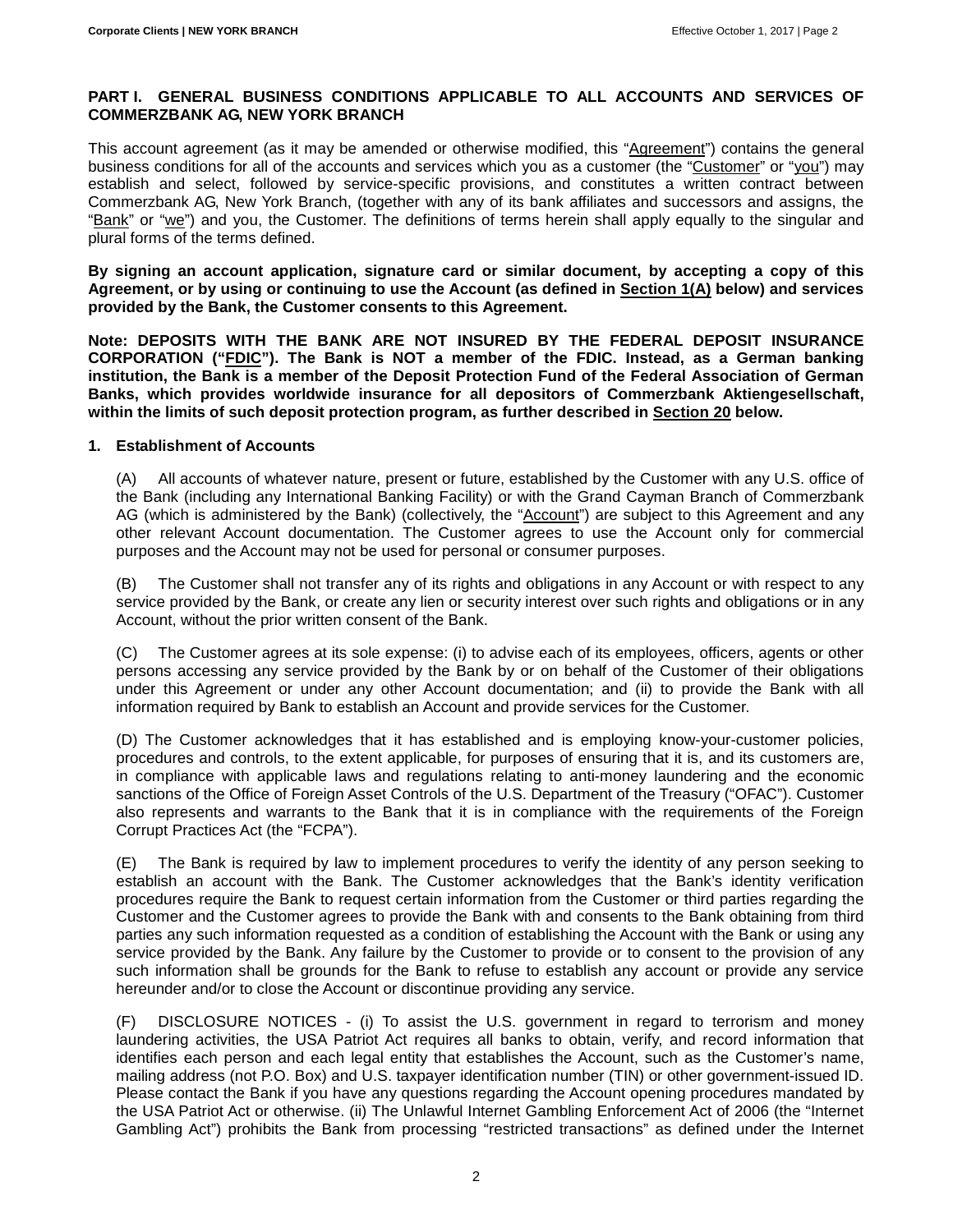Gambling Act. Restricted transactions are those in which a person accepts credit, funds, instruments or other proceeds from another person in connection with unlawful internet gambling.

The Internet Gambling Act prohibits any person engaged in the business of betting or wagering (as defined in the Internet Gambling Act) from knowingly accepting payments in connection with the participation of another person in unlawful internet gambling. The United States Department of the Treasury and the Federal Reserve Board have issued a joint rule, Regulation GG, to implement the Internet Gambling Act. As defined in Regulation GG, unlawful internet gambling means to "place, receive or otherwise knowingly transmit a bet or wager by any means which involves the use, at least in part, of the internet when such bet or wager is unlawful under any applicable Federal or State law in the State or Tribal lands in which the bet or wager was initiated, received or otherwise made. As a customer of the Bank, please be aware that such restricted transactions are prohibited. If you do engage in an internet gambling business and open a new account with us, we will ask that you provide us evidence of your legal authority to do so.

#### **2. Representations and Warranties**

(A) Customer represents and warrants that (i) it is solvent and validly existing and in good standing in the jurisdiction of its organization, (ii) it has all requisite power and authority to enter into this Agreement, and (iii) any consent required by its own company, any governmental authority or third party to enter into, or perform under this Agreement has been obtained.

In addition to the terms and conditions included in this Agreement, Customer represents and warrants to the Bank that Customer has received and read any service documentation for each service Customer selected in Part IV hereof and Customer agrees to be bound by all terms, conditions and procedures included in this Agreement and all applicable service documentation.

#### **3. Authorized Account Persons**

(A) The Customer will provide to the Bank specimen signatures of each person it authorizes to act on its behalf with respect to the Account (each, an "Authorized Account Person") in the manner requested by the Bank. The Bank is authorized to rely upon any document executed by a person who it reasonably believes is authorized to act on behalf of the Customer with respect to the Account and services provided by the Bank until the authority for such person is terminated by the Customer upon written notice to the Bank, and the Bank has been afforded a reasonable opportunity to act on the termination instruction.

(B) Each Authorized Account Person, subject to any written limitation agreed upon by the Bank, is authorized on behalf of the Customer to: open, manage and close the Account; execute or otherwise agree to any agreement relating to the Account or services provided by the Bank; execute guarantees, indemnities or other undertakings to the Bank in relation to guarantees, letters of credit or other financial transactions (including, without limitation, transfer orders); draw, accept or endorse checks, drafts, bills of exchange, notes and other financial instruments (collectively "Items"); receive information and/or documentation relating to security procedures relating to the Account; and give instructions regarding (i) the payment, transfer or withdrawal of funds by wire, computer or other electronic means; (ii) money, credits, Items or property at any time held by the Bank for the account of the Customer; or (iii) any other transaction of the Customer with the Bank.

#### **4. Agents; Information**

(A) The Customer authorizes the Bank to retain an affiliated company and/or any other agents to perform data processing, collection and other services with respect to any Account which the Bank considers necessary or desirable for the Bank. The Bank reserves the right to modify or terminate the Bank's arrangements with the Bank's agents at any time.

(B) The Customer agrees that requests, instructions, and information with respect to the Account, the Customer itself, or transactions to be disclosed in accordance with this Agreement or any other Account documentation, may be transmitted across national boundaries and through networks, including networks owned and operated by third parties. The Customer authorizes the Bank to disclose information (including any confidential information as may be protected under U.S. Federal or State law, or any law of the Federal Republic of Germany, or as defined in the "Confidential Relationships (Preservation) Law" of the Cayman Islands) with respect to any Account, the Customer itself, or any transaction in which: (i) the disclosure, in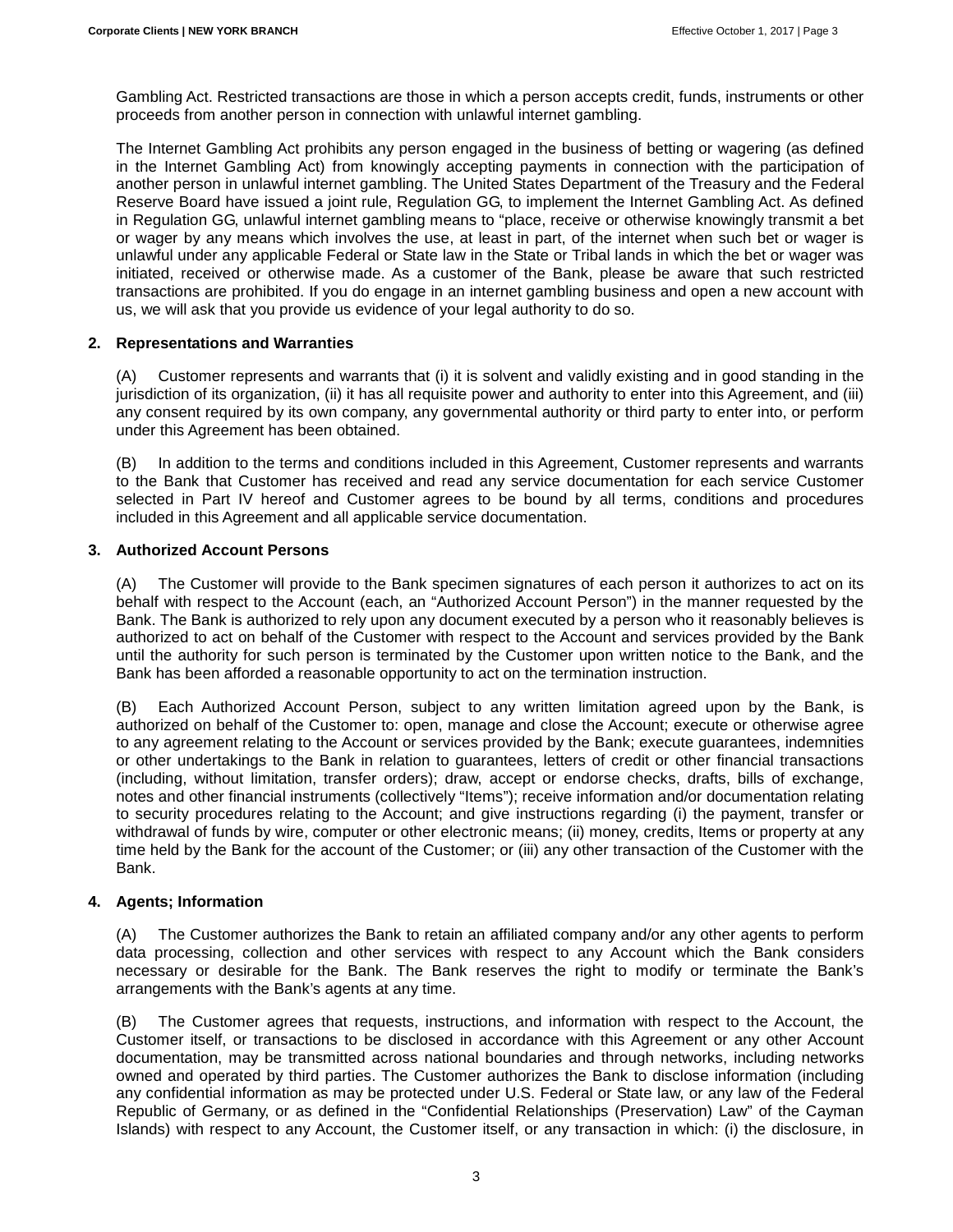the Bank's opinion, is necessary or desirable for the purpose of allowing the Bank to perform its duties and to exercise its powers and rights here under or under any other Account documentation; (ii) the disclosure is to a proposed assignee of the rights of the Bank; (iii) the disclosure is to a branch, affiliate, subsidiary, employee or agent of the Bank or to its or their respective auditors, regulators or legal advisers;

(iv) the disclosure is to the auditors of the Customer; or (v) the disclosure is permitted or required by law or regulation (including any law of the Federal Republic of Germany), regardless of whether the disclosure is made in the country in which the Customer resides, in which the Account is maintained, or in which the transaction is conducted.

#### **5. Deposits**

(A) The Customer represents and warrants that it has good title to all Items presented to the Bank for deposit. All Items deposited are received for collection only, and subject to final payment. The Bank chooses the method of collecting items and may retain or engage another bank or savings institution, a Federal Reserve Bank, or any clearing house association in the process. The Bank will present Items in accordance with its usual and customary practices. The Bank is not responsible for actions taken by other banks, nor for the loss or destruction of any Item in transit or in the possession of other banks. The Bank may agree with other banks and clearing houses to vary procedures regarding the collection or return of Items, and deadlines to the extent permitted by applicable law or practice.

The Customer agrees that the Bank has acted with due care in selecting any collecting agent that is: (i) another bank or savings institution, (ii) a Federal Reserve Bank, or (iii) any clearing house association.

(C) Funds deposited into an Account are subject to the Bank's funds availability policy, a copy of which is attached as Part II to this Agreement.

(D) The Bank may return or refuse to accept all or any part of a deposit or credit to an Account at any time, and will not be liable to the Customer for doing so even if such action causes outstanding Items to be dishonored and returned, or payment orders to be rejected. Refused deposits will be returned to the Customer. In addition, any credit card deposit made by the Customer must be in line with the overall business of the Customer.

(E) If the Bank credits an Account (i) in contemplation of receiving funds for the Customer's credit and such funds are not received by the Bank, or (ii) in reliance on a transaction which is subsequently set aside or revoked, or if the Bank does not receive funds for the Customer's credit for value on the date advised by the Customer, then the Bank shall be entitled to debit any Account of the Customer with the amount previously credited and any other charges incurred.

(F) If the Customer sends an Item to the Bank, the Bank may defer credit or payment for a reasonable time, without dishonor, and the Bank shall not be obligated thereon until it has remitted final payment. For all Items, credit will be given only after the Bank ascertains that the Item will not be returned subsequently for lack of funds or genuineness of the drawer's signature.

(G) In the event the payor bank, drawer or payee on any Item returns the Item to the Bank or makes a claim against the Bank for recovery of any part of any Item after final payment thereof, in each case, on the grounds that such Item was altered or bore a forged or unauthorized endorsement or was otherwise not properly payable, the Bank may accept that return or pay that claim and charge the Customer's Account for all or any part of the amount of the Item. If the Customer deposits an Item drawn on the Bank and the Item or any endorsement is asserted to be forged, unauthorized or altered, the Bank may charge back all or any part of the amount of the Item. The Bank reserves the right to refuse to accept any such Item for deposit or collection.

(H) If the Bank receives notice that an Item deposited in an Account or an Item directed to be returned to the Bank has not been paid, then the Bank may either immediately charge back any Account or place a hold on any Account and charge any Account for the Item when the Item is returned to the Bank. If a returned Item is one that the Bank agreed to process as a return, the Bank may charge back or hold funds in the Customer's Account.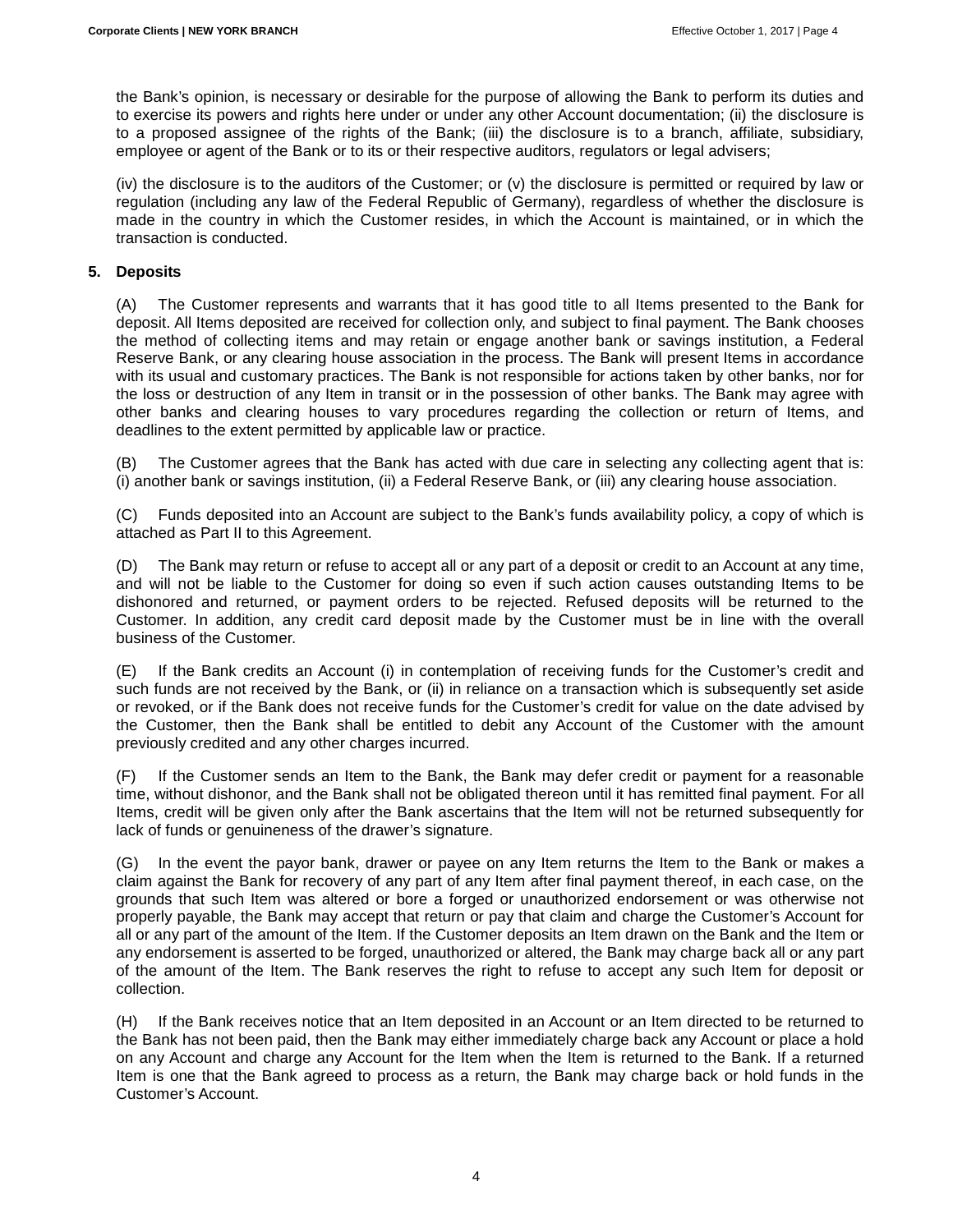#### **6. Payment of Items**

(A) The Bank is authorized to pay any Item drawn on an Account, in accordance with the Bank's procedures. The Bank is authorized to debit the Account on which the Item is drawn on the day the Item is presented, certified or accepted, or at such earlier time that the Bank receives notice by electronic or other means that an Item drawn on an Account has been deposited for collection at another depositary institution. The Bank may determine Account balances in order to decide whether to dishonor an Item for insufficient funds at any time between receiving such presentment or notice and the time of the return of the Item.

(B) The Bank is authorized to pay all Items presented to it regardless of amount and without inquiry as to the circumstances of issue, negotiation or endorsement or as to the disposition of proceeds, even if drawn, endorsed or payable to cash, bearer or the order of the signer or any Authorized Account Person or to a lender in payment of that individual's obligations.

(C) The Customer is responsible for protecting blank check stock and other Items from theft or loss, and for issuing Items in a manner so as to prevent unauthorized completion, alteration or addition. The Customer shall not issue Items that are post-dated, and the Bank shall not be liable for any damages caused by early payment or certification of a post-dated Item.

(D) The Bank will not be required to pay any Item presented more than six (6) months after its date or that is a non-negotiable Item, but the Bank may pay such an Item and charge the Account on which the Item is drawn for the Item.

(E) The Bank may process any Item by electronic means. All Items the Customer draws against any Account must comply with any check specifications and image standards adopted by the Bank from time to time as well as industry standards. The Bank shall not be liable for damages or losses due to any delay or failure in procuring, collecting or paying Items not conforming to such specifications or standards, except to the extent such losses or damages are the result of the Bank's gross negligence or willful misconduct.

(F) The Customer assumes all responsibility and liability for any claim or loss that the Customer or the Bank may suffer as a result of the Customer: (i) issuing a check in such a manner that information, marks or bands on the back of the check obscure endorsements, or (ii) placing an endorsement on the back of the check which obscures other endorsements, and which thereby causes a delay in the forward processing and/or return processing of the check. The Bank retains the right to refuse to accept a check for deposit when the back of the check is obscured.

(G) If the Customer establishes an Account which purports to require two or more signatures on any Item drawn on the Account, or limits the maximum amount for which any person can sign an Item, the Customer acknowledges and agrees that any such requirement is solely for the Customer's own internal control purposes. The Customer agrees that as long as the Bank follows Bank's procedures for processing and paying Items, the Bank will not be liable for paying any Item lacking Customer's required number of signatures, or in an amount exceeding the maximum limit assigned to the signer.

(H) If an Item issued by the Customer is transferred or negotiated outside of the United States and is subsequently sent to the Bank for deposit, collection or payment in the United States, the Customer shall be deemed to make to the Bank the transfer and presentment warranties under the Uniform Commercial Code as in effect from time to time in the State of New York, as if such Item were negotiated or otherwise transferred in the United States.

#### **7. Customer Requests and Instructions**

(A) The Customer may communicate its requests and instructions to the Bank in any form that is mutually acceptable to the Customer and the Bank. The Bank is authorized to act and rely on such requests and instructions that it believes to be genuine and is not obligated to confirm any such requests or instructions. Any confirmation of an instruction by the Customer must be clearly marked as such, and, if there is any discrepancy between an instruction and a confirmation, the terms of the instruction shall prevail. The Bank may, at its option, use any means to confirm or clarify any request or instruction, even if any agreed security procedure appears to have been followed. In the event that the Bank is not satisfied with any confirmation or clarification, it may decline to honor the request or instruction.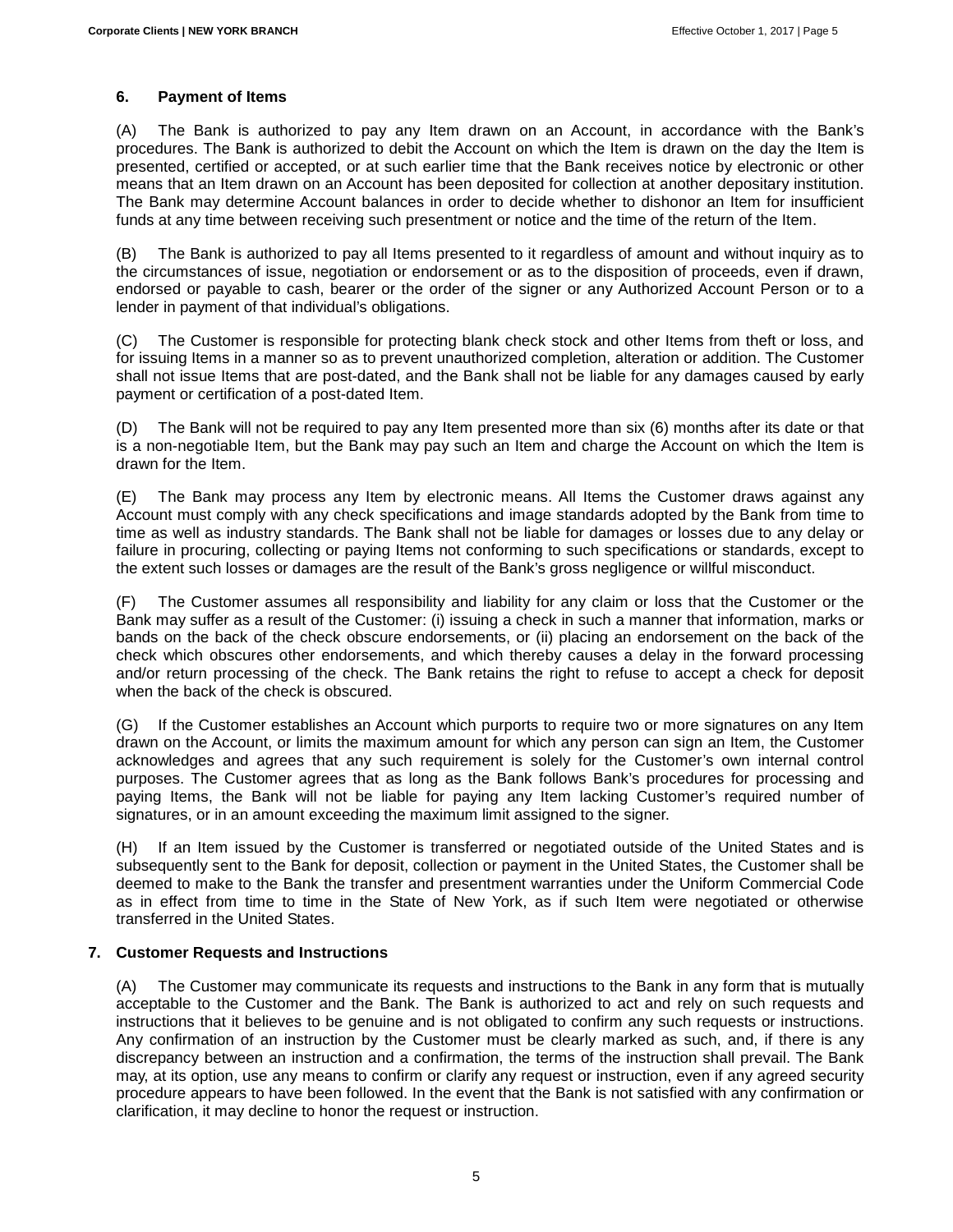(B) If the Bank and the Customer agree on a security procedure to be used for any type of request or instruction, the Customer and the Bank shall safeguard any test keys, passwords, identification codes or other security or authentication procedures, and the Customer shall make them available only to Authorized Account Persons, and shall be responsible for any requests or instructions using such security procedures. It is understood that the security procedures used by the Bank and the Customer are designed to verify the authenticity of, and not to detect errors in, the requests or instructions of the Customer.

(C) Subject to Article 4A of the Uniform Commercial Code as in effect from time to time in the State of New York, (i) the Bank shall be under no obligation to act upon any request or instruction given to it over the telephone unless there is a specific written agreement to that effect with the Customer,

(ii) the Bank reserves the right to confirm prior to the execution thereof, any request or instruction received by telephone, at the Customer's expense, by either telephone or in writing, and (iii) any communication to the Bank over the telephone is understood to be subject to immediate confirmation by the Customer in writing, and if such written confirmation is not received within five (5) days of the date of the transaction, the transaction shall be deemed ratified by the Customer.

(D) All payment instructions, whether Items, payment orders or otherwise, are subject to applicable law and the rules of the payment system used.

(E) The Bank will not be obligated to execute payment orders or effect any other transaction hereunder where the beneficiary or other payee is a person or entity with whom the Bank is prohibited to do business by law or regulation or in any case where compliance would, in the Bank's judgment, conflict with applicable law or banking practice, or subject it to risk of loss.

(F) If the Bank determines that any request or instruction of the Customer if followed might expose it to any liability under law or regulation, or threat of legal or regulatory action, expense or loss, then the Bank may refuse to act on such request or instruction or require the Customer to provide a bond or to indemnify the Bank, in a manner satisfactory to it, against any such potential liability, expense or loss before proceeding to follow such request or instruction.

(G) In the event that any credit entry in favor of a Customer is made in consequence of a mistake or clerical error or for any other reason without corresponding requests or instructions having been given by the Customer, the Bank may reverse such credit entry by simple Account entry.

#### **8. Funds Transfer Instructions**

(A) The Customer may issue funds transfer instructions, including amendments and cancellation requests, against the Account with the Bank, subject to the Bank's acceptance. Funds transfer instructions will be received, processed and transmitted only on the Bank's funds transfer business days, and within the Bank's established cut-off hours on such days. Cancellations of funds transfer instructions are subject to the consent of the beneficiary's bank. The Bank will debit the Account for the amount of each funds transfer instruction accepted by the Bank, and may debit the Account for all fees associated therewith.

(B) Notwithstanding any instructions by the Customer to the contrary, the Bank reserves the right to use any funds transfer system in the execution of any funds transfer instruction and may otherwise use any means of executing the funds transfer instruction which the Bank deems reasonable in the circumstances. The Bank is not responsible for any breakdowns or error occurring in such systems or methods.

(C) The Bank may refuse to allow a withdrawal or funds transfer regarding the Account for any reason, including, without limitation: (i) an order to withdraw or transfer funds prior to maturity or without giving sufficient notice, (ii) an order to withdraw or transfer funds not yet available, (iii) a legal garnishment or attachment is served, including, but not limited to, a levy, restraining notice or court order, (iv) if money is otherwise owed to the Bank by the Customer and not repaid on time, (v) Account documentation has not been presented, (vi) if the Account is pledged as collateral to secure a debt, and (vii) if the Bank suspects fraudulent or suspicious activity. The Bank shall notify the Customer of the reason for each such refusal. In addition, the Bank may refuse to pay out any money from an Account until any dispute over the deposits or funds (including, without limitation, any dispute over which persons are authorized to represent or act for the Customer) has been resolved by a court, or by agreement of the parties which is documented to the Bank's satisfaction. The Bank may file an action in interpleaded with respect to any money that the Bank has been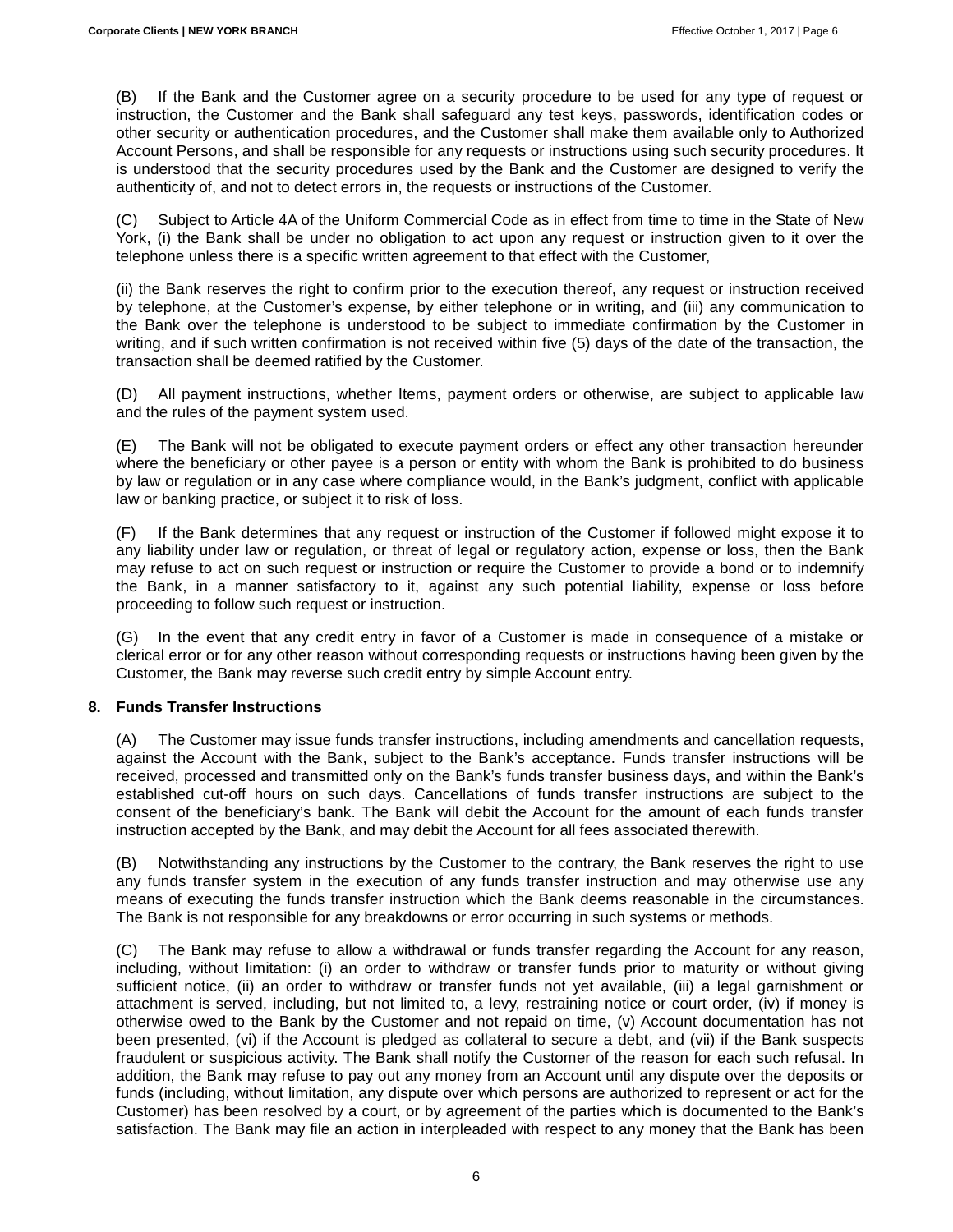notified of disputed claims to that money. If any person asserts that a dispute exists, the Bank is not required to determine whether that dispute has merit in order to refuse to pay funds or interplead the funds. The Customer agrees to reimburse the Bank for any expenses, including attorneys' fees that the Bank incurs because of such dispute. The Bank has the right to pay any money from an Account that is required by law or regulation to be paid even if it results in an overdraft or reduces an Account to the point where the Bank returns one or more Items for insufficient funds.

**Note to Grand Cayman Branch Customers:** Under applicable law, demand for payment of deposits at Commerzbank Aktiengesellschaft, Grand Cayman Branch, may only be made at that location. The U.S. offices of Commerzbank Aktiengesellschaft will, however, be available to act as the Customer's collection agent for purposes of transferring these funds to the United States for withdrawal.

(D) In connection with any funds transfer, the Bank and other banks may rely upon the identifying number of the beneficiary, the beneficiary's bank or any intermediary bank included in the funds transfer. Also, the beneficiary's bank in the funds transfer instruction may make payment on the basis of the identifying number even though it identifies a person different from the named beneficiary. Accordingly, the Customer shall be responsible for the consequences of any inconsistency between the name and identifying number of any party in such a funds transfer instruction.

(E) The authenticity of oral or written funds transfer instructions (including writings transmitted by facsimile) and amendments and cancellations thereto may, at the Customer's written direction, be verified by telephone call-back, test key or password confirmation by an individual purporting to be an Authorized Account Person. If the Bank is not satisfied with any such confirmation, it may decline to honor any such funds transfer instruction or amendment or cancellation thereto. The Customer agrees that the security procedure it selects is commercially reasonable for those funds transfer instructions, amendments and cancellations, and further agrees to be bound by such funds transfer instructions, amendments and cancellations, whether or not authorized, issued in the name of the Customer using this security procedure.

(F) All Automated Clearing House ("ACH") entries received for an Account will be received by the Bank subject to the rules of the National Automated Clearing House Association (NACHA) and any other applicable ACH rules. The Customer agrees to be bound by such ACH rules. Any credit given by the Bank to the Customer for an ACH entry or any other situation in which the rules of any funds transfer system provide for provisional payments or for the multi-lateral netting of accounts, all such payments made to or received by the Bank shall be provisional until the Bank receives final settlement. If the Bank does not receive final settlement, the Bank may revoke the provisional credit and charge back the amount to the Account or obtain a refund from the Customer, in which case the originator of the credit entry shall not be deemed to have paid the Customer the amount of such entry. The Bank shall not be obligated to notify the Customer of the receipt of a payment order or a credit entry for credit to an Account.

(G) To the extent permitted by Article 4A of the Uniform Commercial Code as in effect from time to time in the State of New York, for all payments executed through the employment of correspondent banks or agents (including other branches or subsidiaries of Commerzbank Aktiengesellschaft), their related charges, if any, will be deducted from the payment unless other arrangements have been made with the Customer.

(H) If the Bank accepts a funds transfer purported to be made on Customer's behalf requesting payment in a currency other than U.S. dollars, the Bank will endeavor in good faith and on a best efforts basis to make such payment within two (2) Business Days in accordance with such order, and Customer agrees to hold the Bank harmless from any liabilities, and for any losses, costs or expenses imposed on, or suffered by the Bank, arising from the currency transaction. If, for any reason, the funds transfer cannot be completed, the Bank's sole obligation will be to recredit Customer's Account with the funds returned to the Bank and any further obligation of the Bank shall be suspended pending such return. If Customer issues, and the Bank accepts, a funds transfer for payment in or outside the U.S. in a currency (the "Transfer Currency") other than the currency in which the account is denominated, the Bank will, prior to execution of payment, debit the relevant transaction for the equivalent of the amount of the Transfer Currency transferred, at the rate of exchange determined by the Bank. In any such case the funds transfer will not be accepted unless the Bank has been able to complete the conversion and to confirm the payment from the Customer. Customer agrees that if the beneficiary's bank is instructed to pay in a currency other than its local currency, payment may be made by the beneficiary's bank at its rate of exchange on the date of its payment. In connection with each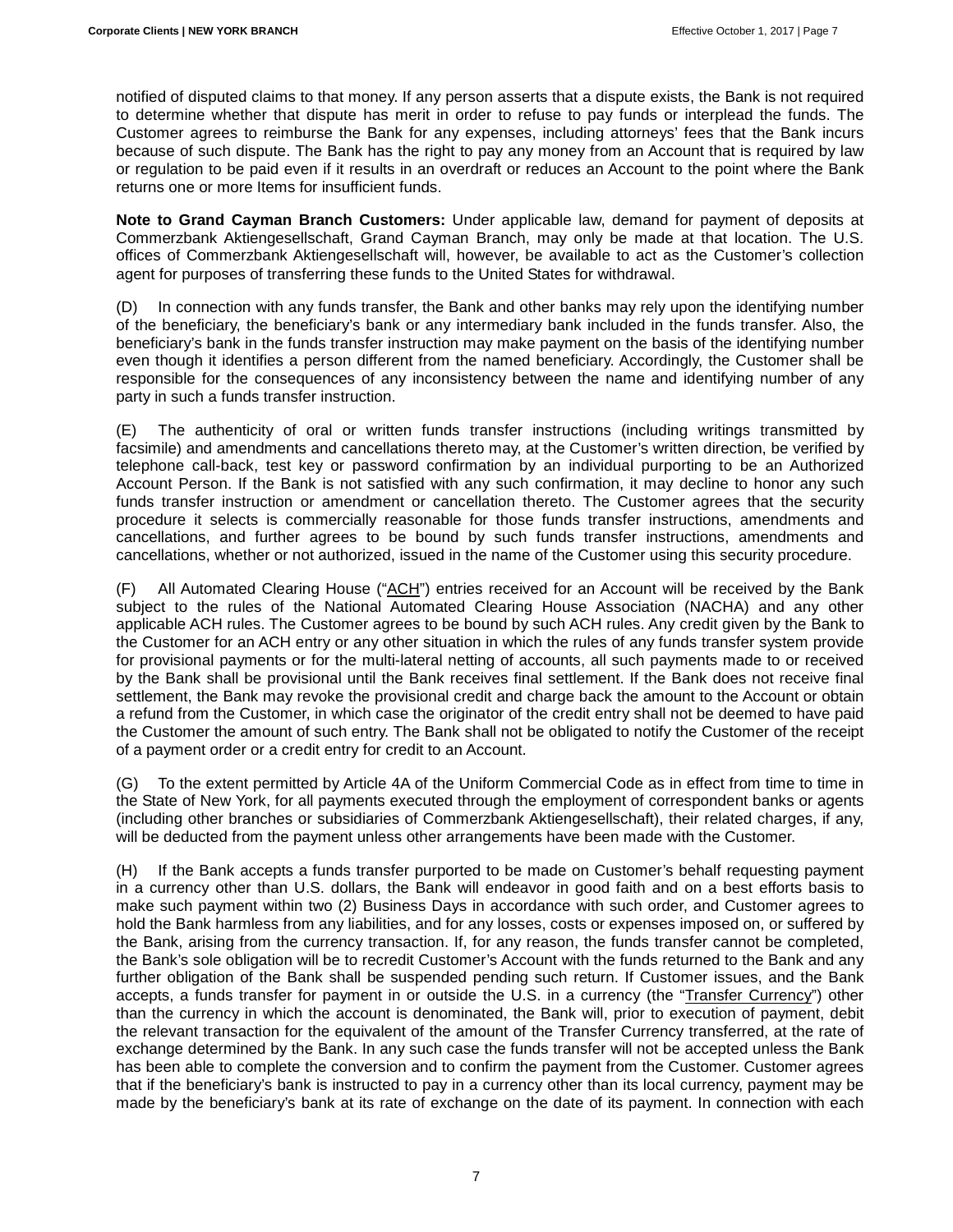such funds transfer, Customer shall comply with all applicable local currency restrictions and any other local law governing the transaction.

(I) If for any reason it is not feasible for Bank to complete a funds transfer using the instructions given by the Customer, then the Bank shall have no obligation to execute the transfer and no liability for nonexecution. If not given instructions, the Bank may elect to use any means of payment or communication deemed reasonable by it under the circumstances, and shall not be liable for acts or omissions of others arising there from, or may contact Customer for further instructions.

#### **9. Overdrafts**

(A) The Bank may debit the Account even though the debit may result in or increase an overdraft. Unless otherwise agreed, if any debit to the Account results in or increases an overdraft, such overdraft shall be immediately due and payable. If the Bank permits an overdraft, the Bank is authorized to charge interest on the amount of the overdraft as long as the overdraft is outstanding, at the rate determined by the Bank, up to the maximum rate permitted by law at the time of the overdraft or at the specific rate negotiated between the Customer and the Bank. Whether or not the Bank pays an overdraft Item, the Bank may deduct the applicable overdraft fees and expenses from the Account without notice. Unless agreed in writing, the Bank is under no obligation to permit any overdraft or to continue to permit overdrafts after having permitted an overdraft, notwithstanding any prior action or course of dealing.

When Items drawn on the Account and other debits to the Account are presented to the Bank for payment on the same day and there are insufficient available funds in the Account to pay all of these transactions, the Bank may choose the order in which it pays transactions, including, without limitation, the largest transaction first or any other order determined by the Bank.

#### **10. Stop Payments; Cancellations and Amendments; Reversals**

(A) A stop payment instruction from the Customer will be effective on an Item if: (i) the Bank receives the stop payment instruction in time for the Bank to act on such instruction, which shall be at least one (1) full Business Day following the Business Day of the Bank's confirmed receipt of the instructions at the applicable Bank location; (ii) the instruction contains all information concerning the Item that the Bank requires, and is in the form required by the Bank; and (iii) the Item was not paid prior to the effective date. For purposes of this Agreement, "Business Day" means a day on which the Federal Reserve Bank of New York is open and a day on which the Bank is generally open for business in the jurisdiction where the Account is maintained. Stop payment instructions on Items, unless otherwise provided, will be valid for six (6) months and may be renewed in writing from time to time. The Bank is not obligated to notify the Customer when a stop payment instruction expires. The Bank shall not be liable for any Item properly paid (x) prior to the effective date of a stop payment instruction or (y) once the stop payment instruction has expired. Also, stop payment instructions may have no effect on the rights of a holder in due course with respect to an Item returned unpaid by the Bank to make a claim directly against the Customer. Any stop payment instruction or similar communication hereunder shall be subject to the Customer's continuing obligation to indemnify the Bank under the terms of Section 14 hereof for the Customer's use of the Account and the service hereunder.

(B) Communications requesting amendment or cancellation of payment orders must be received at a time and in a manner affording the Bank a reasonable opportunity to act prior to the Bank's execution of the payment order. The Bank has no obligation to adjust, reverse or stop payment, or the posting of a payment order or cancellation, except to the extent, if any, permitted by the applicable funds transfer system rules.

(C) Unless otherwise agreed by the Bank and the Customer, all requests and instructions including, without limitation, payment orders, shall continue in full force and effect until terminated. The Customer may reverse, amend, cancel or revoke any request or instruction only with the consent of the Bank, and the beneficiary's bank, as applicable, or in accordance with applicable law or regulation.

(D) An electronic foreign exchange payment order may be cancelled or closed-out, in whole or in part. In the event of such a cancellation or close-out, the Bank shall offset the amount of a foreign currency cancelled or closed-out by the Customer at the prevailing market rate, and the Customer will hold the Bank harmless from any loss suffered as a result of such offset necessitated by the Customer's cancellation or close-out, including any loss incurred by the Bank arising from any change in the value of the applicable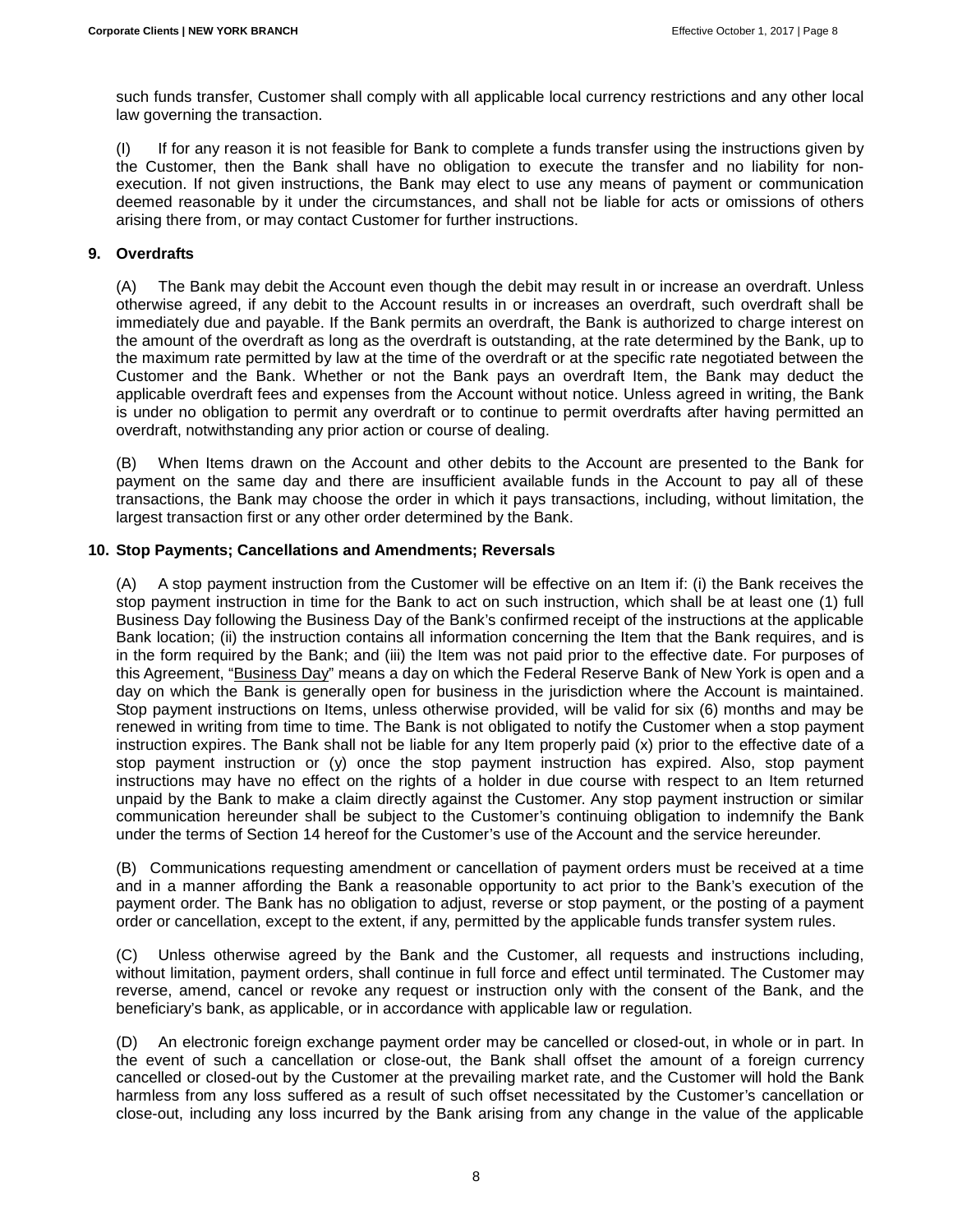currency between the time the Bank purchases the applicable currency to cover the initial payment order and the time the Bank is able to convert such currency into a freely transferable currency of its choice.

#### **11. Set-Off**

(A) In addition to any common law right of set off in favor of the Bank, the balance of the Account, and every account at Commerzbank Aktiengesellschaft or any of its affiliates (the "Related Accounts") at any time or from time to time existing in favor of Customer is hereby pledged and made the subject of a general and continuing first priority security lien and right of set-off in favor of the Bank as security for the payment and performance of any obligation (whether matured or un matured) now or at any time hereafter owing by the Customer to the Bank or any of its affiliates.

(B) The Bank may at any time and without prejudice to any other rights which it may have, and without prior notice or demand for payment, combine, consolidate or merge all or any of the Accounts and/or the Related Accounts of the Customer or may retain, apply or set-off any money held in any Account and/or any Related Account in any currency towards payment of any amount owing by the Customer to the Bank or any of its affiliates. For the purposes of this Section, the Bank shall be entitled to accelerate the maturity of any time deposit or fixed term deposit. For the purposes of this Section, the Bank may effect currency conversions at such times or rates as it deems reasonable and may effect such transfers between any Account and/or any Related Account as it considers necessary.

#### **12. Fees and Service Charges; Security Deposit**

(A) Each Account shall be subject to such fees and service charges adopted by the Bank from time to time. A schedule showing such fees and service charges will be provided to the Customer upon request. The Bank is authorized to debit the Account for fees and service charges, whether or not such fees or service charges will result in an overdraft of the Account, or to bill the Customer separately. All payments to the Bank shall be in full, without set-off or counterclaim and free of any deduction or withholdings on account of any tax or otherwise.

(B) In addition to the fees and service charges referred to above, the Bank may request Customer to make a security deposit with the Bank in consideration for the Bank offering certain services to the Customer. The terms and conditions of the security deposit are to be mutually agreed between the Bank and the Customer.

#### **13. Taxes**

(A) The Customer agrees to pay or reimburse the Bank for any taxes, levies, imposts, deductions, charges, stamp, transaction and other duties and withholdings (together with any related interest, penalties, fines, and expenses in connection with them) in connection with the Account or services offered by the Bank (including payments or receipts to the Account) except if and to the extent imposed on the overall net income of the Bank.

(B) The Customer will provide the Bank with such documentation, declarations, certifications and information as the Bank may require in connection with taxation, and warrants that such information is true and correct in every respect. The Customer undertakes to notify the Bank immediately if any information requires updating or correction. The Bank is authorized to charge an Account for any taxes or levies imposed by any revenue or governmental authority for whatever reason with respect to the Account.

#### **14. Indemnity; Limitation of Liability; Force Majeure**

(A) The Customer indemnifies and holds the Bank, its branches, affiliates and subsidiaries, and its and their employees, officers, directors, agents and service providers (hereinafter in this Section, the "Indemnified Persons"), harmless from and against any and all claims, damages, demands, judgments, liabilities, losses, costs and expenses (including legal fees) resulting directly or indirectly from: (i) Customer's use of any service provided by the Bank, including, but not limited to, the Bank's acceptance or execution of any request or direction, including, without limitation, Items and instructions issued in the name of an Authorized Account Person; (ii) the Bank's acts or omissions pursuant to this Agreement except for the Bank's gross negligence or willful misconduct; (iii) the Bank's payment of any taxes, interest or penalty otherwise due from the Customer paid on the Customer's behalf, or for which the Bank has no responsibility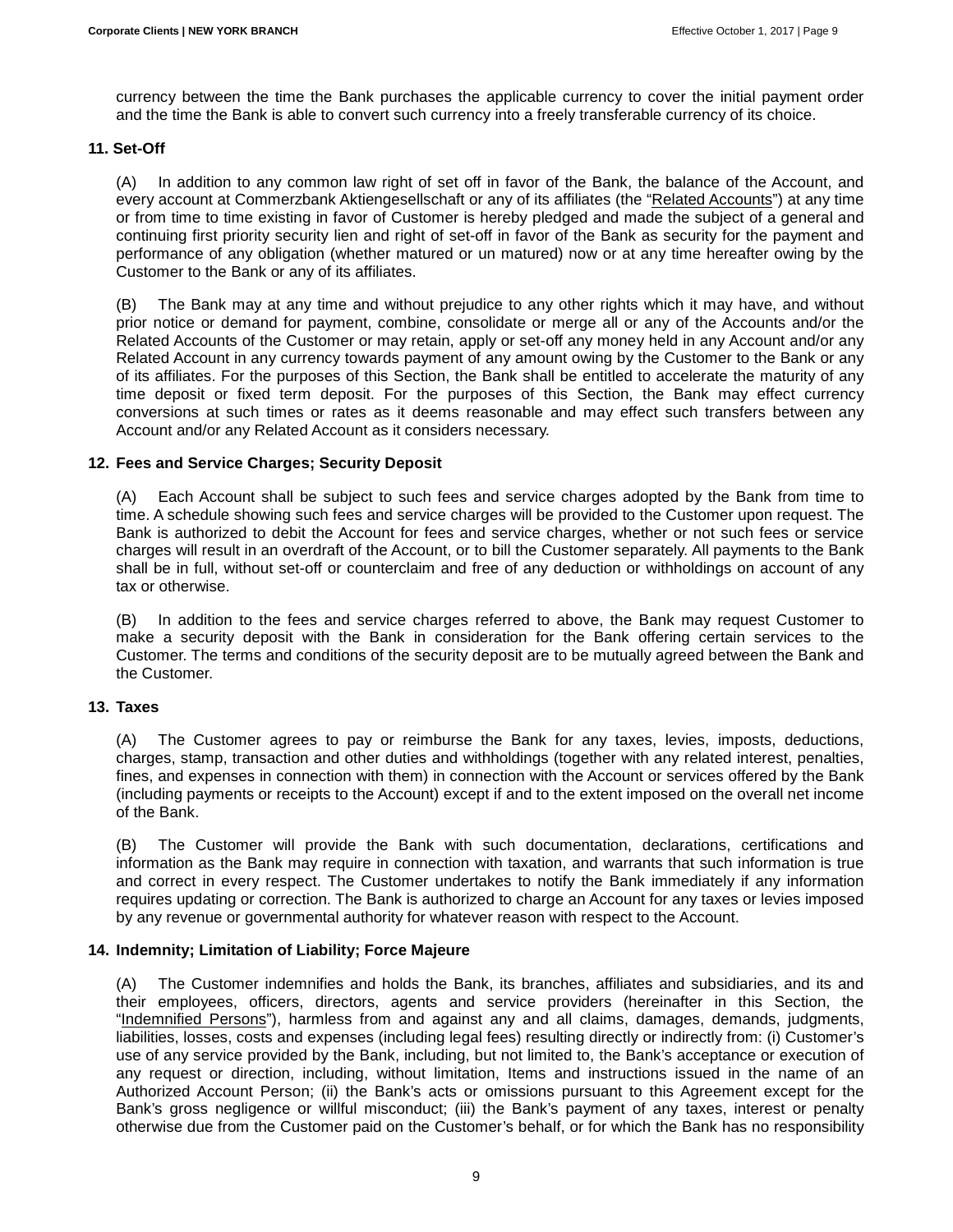under this Agreement; or (iv) the Customer's violation of law or regulation, or failure to observe any provision of this Agreement or any other Account documentation.

(B) The Bank and any other Indemnified Person shall have no liability for any damage, loss, expense or liability of any nature which the Customer may suffer or incur, except to the extent of direct losses or expenses attributable solely to the Bank's or such Indemnified Person's gross negligence or wilful misconduct. **Neither the Bank nor any other Indemnified Person shall, in any event, be liable for any indirect, special, consequential or punitive loss or damage of any kind (including, but not limited to lost profits), whether or not foreseeable, even if the Bank or such Indemnified Person has been advised of the likelihood of such loss or damage, and regardless of whether the claim for loss or damage is made in negligence, gross negligence, for breach of contract or otherwise; provided, however, that the foregoing shall not apply to the extent such loss or damage is caused by fraud on the part of the Bank or such Indemnified Person.**

(C) Neither the Bank nor any other Indemnified Person shall be liable for any loss or damage to the Customer caused by the Bank's or such Indemnified Person's failure to provide any service, or delay in providing such service, resulting from an act of God, act of governmental authority whether de jure or de facto, legal constraint, war, terrorism, civil unrest, fire, flood, storm, catastrophe, or electrical, computer, mechanical or telecommunications failure, or failure of any agent or correspondent, or unavailability of a payment system, or any cause beyond the Bank's reasonable control.

(D) Any claim which the Customer may assert against the Bank in connection with the Account, or in connection with any services offered by the Bank under this Agreement or any other account documentation, may only be brought as a breach of contract claim. The Customer waives all right in any action, proceeding or counterclaim, of whatever type or nature, to bring any claim against the Bank sounding in negligence or tort or based upon a statutory violation.

(E) BANK MAKES NO REPRESENTATION OR WARRANTY, EXPRESS OR IMPLIED, AND DISCLAIMS ALL WARRANTIES AS TO THE MERCHANTABILITY, FITNESS FOR A PARTICULAR PURPOSE, OR SUITABILITY OF THE SERVICES FOR CUSTOMER, OR AS TO THE COMPATIBILITY OF BANK'S SOFTWARE,EQUIPMENT,OR COMMUNICATION INTERFACES WITH THOSE OF CUSTOMER.

#### **15. Statements of Accounts**

(A) Statements of accounts ("Statements of Accounts") are available at the Customer's option for mailing on a daily, weekly, monthly, quarterly, semi-annual or annual basis, as may be requested in writing by the Customer. The Customer will exercise reasonable care and promptness in examining all Statements of Accounts and the Items, if any, accompanying them in order to discover any irregularities. The Bank shall not be responsible for the Customer's reliance on balance, transaction or related information which is subsequently updated or corrected or for the accuracy or timeliness of information supplied by any third party to the Bank.

(B) The Customer must notify the Bank in writing of any unauthorized, improper, or missing endorsements or of any other errors, discrepancies or irregularities in any Statement of Account, or of the non-receipt of an expected Statement of Account, within thirty (30) days after the Account Statement is mailed, transmitted or otherwise made available to the Customer. Any Customer who requests receipt of mailed Statements of Accounts on any basis less frequently than monthly shall be required to receive Statements of Accounts via an electronic transmission on a monthly or more frequent basis. Such Customer agrees that since its account information is also made available to it via an electronic transmission (including, without limitation, via the internet) on a monthly or more frequent basis, that it is deemed to have received its Statements of Accounts on such monthly or more frequent basis for purposes of this notice requirement. The Customer must provide the Bank with all information necessary for the Bank to investigate the alleged error, discrepancy or irregularity, including, without limitation, (i) the Customer's name and Account number, (ii) the dollar amount of the suspected error and the booking date of the transaction, and (iii) a description of the error and an explanation as to why an error is suspected, and must provide all supporting affidavits and testimony that the Bank requests. In the event that notice is not given within the specified time, particularly in the case of requests for back-valuing Items, claims for the loss of interest, damages, or charges or other expenses, no liability will be accepted by the Bank.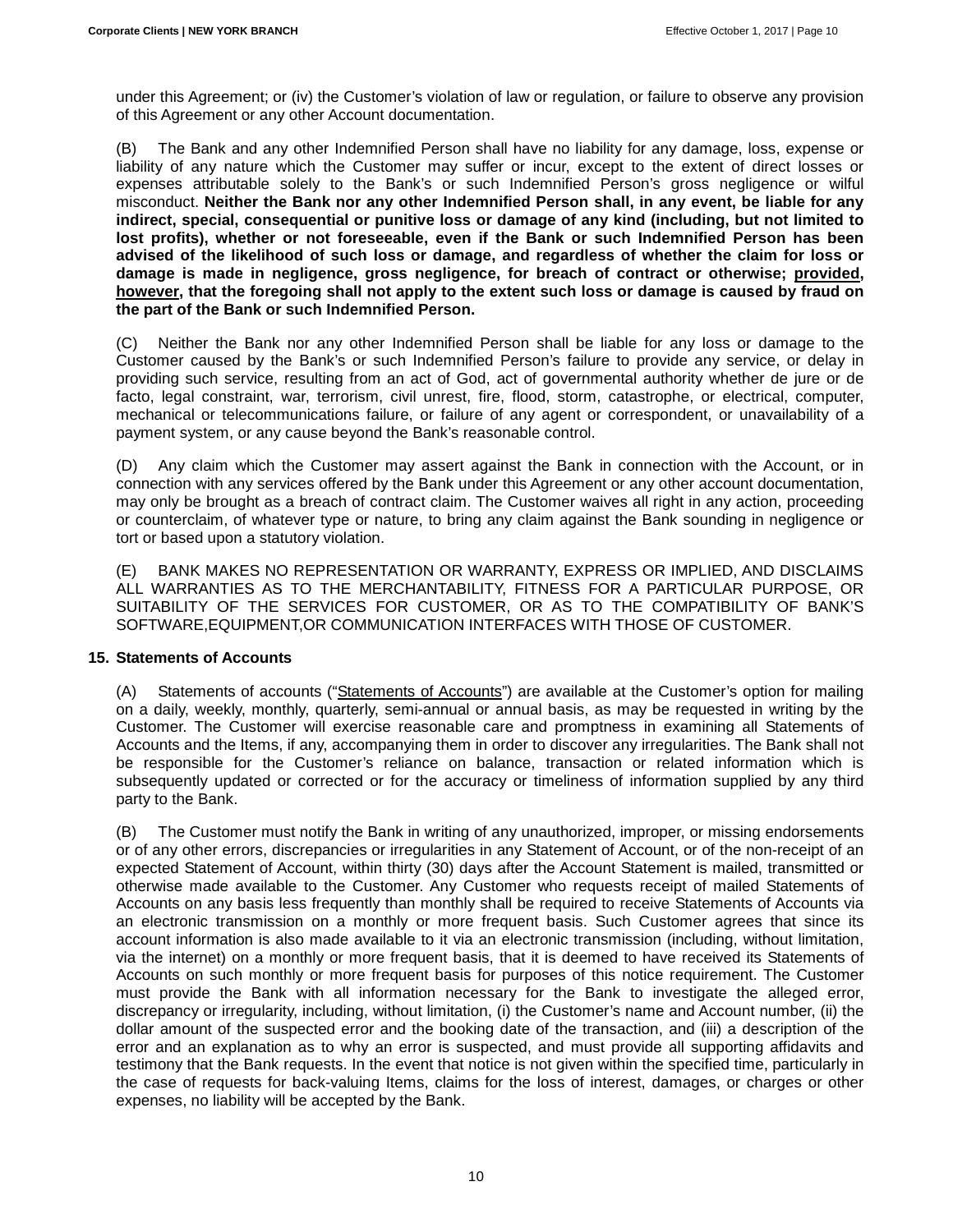(C) The Customer shall not institute any legal proceeding or action against the Bank for any claim which it may have regarding any such error, discrepancy or irregularity unless: (i) the Customer has given the timely written notice and provided requested affidavits and testimony, as provided in clause (B) above, and (ii) such legal proceeding or action has been commenced within the following time periods after the date when such Statement of Account was mailed, transmitted or made available to the Customer: (a) within eighteen (18) months in the case of an unauthorized, improper, or missing endorsement; or (b) one (1) year for all other claims.

(D) If an Account has no activity other than charges assessed or interest credited by the Bank for a period of at least six (6) months, the Bank is not required to provide a Statement of Account until the Account has additional activity. If an Account has no activity other than charges assessed or interest credited by the Bank for a period of at least twelve (12) months, the Customer may be unable to access the Account until appropriate contact is made between the Customer and the Bank.

#### **16. Recordings; Records**

(A) The Bank hereby notifies the Customer, and the Customer hereby agrees that the Bank may record telephone conversations with the Customer by using electronic recording devices and Bank shall not be obligated to expressly inform the Customer when doing so.

(B) The Bank may retain copies of any documents or Items relating to the Account and services offered by the Bank in a form preserving an image of any such documents or Items or a regular business record and discard the original documents or Items. The Customer hereby waives any objection to the use of such records in lieu of their paper equivalents for any purpose and in any forum, venue or jurisdiction, including, without limitation, objections arising from the Bank's role or acquiescence in the destruction of the originals.

#### **17. Notices**

(A) All Statements of Accounts and notices may be sent to the Customer at the address of the Customer on the books and records of the Bank by ordinary mail, by courier, by facsimile transmission, by electronic transmission or by such other means as the Customer and the Bank agree upon. Unless otherwise arranged, all notices to the Bank must be sent to the Bank at 225 Liberty Street, New York, New York 10281- 1050, and must be sent by ordinary mail, by courier, by facsimile transmission, by electronic transmission or by such other means as the Customer and the Bank agree upon from time to time. The Bank shall be afforded a reasonable time to act on any notices received.

(B) The Customer shall notify the Bank promptly, in writing, of any change in its address. Any Statement of Account or notice sent to the Customer's last address on the books and records of the Bank shall be deemed to have been properly sent.

#### **18. Termination**

(A) The Bank may close an Account or terminate a service offered by the Bank at any time.

(B) The Customer may close an Account or terminate a service offered by the Bank only on the last Business Day of each calendar month. Written notice of closure or termination must be given by Customer to the Bank no later than ten (10) Business Days prior to the last Business Day of the calendar month in which the Customer wishes to close the Account or terminate the service.

(C) If an Account is closed in accordance with clause (A) or (B) of this Section, the Bank will transfer any balance in such Account in accordance with the Customer's reasonable written instructions, subject to the following: (i) Bank will not transfer any Account balance if Bank determines there is a legal or regulatory reason that restricts it from doing so, (ii) Bank may deduct from the Account balance all amounts due to Bank under this Agreement unless Customer has satisfied the Bank's request, if any, for cash collateral to protect Bank against any liabilities or obligations under this Agreement, and (iii) Bank's obligations in respect of the Account immediately terminate upon the Bank's transfer of the balance of such Account. If the Customer does not respond to the Bank's requests or otherwise fails to direct the Bank to so transfer any such balance pursuant to this Section 18(C) within thirty (30) days after the Bank's request to the Customer, then the Bank may consider such balance as abandoned property any may take such actions it deems appropriate (including, without limitation, the actions described in Section 19).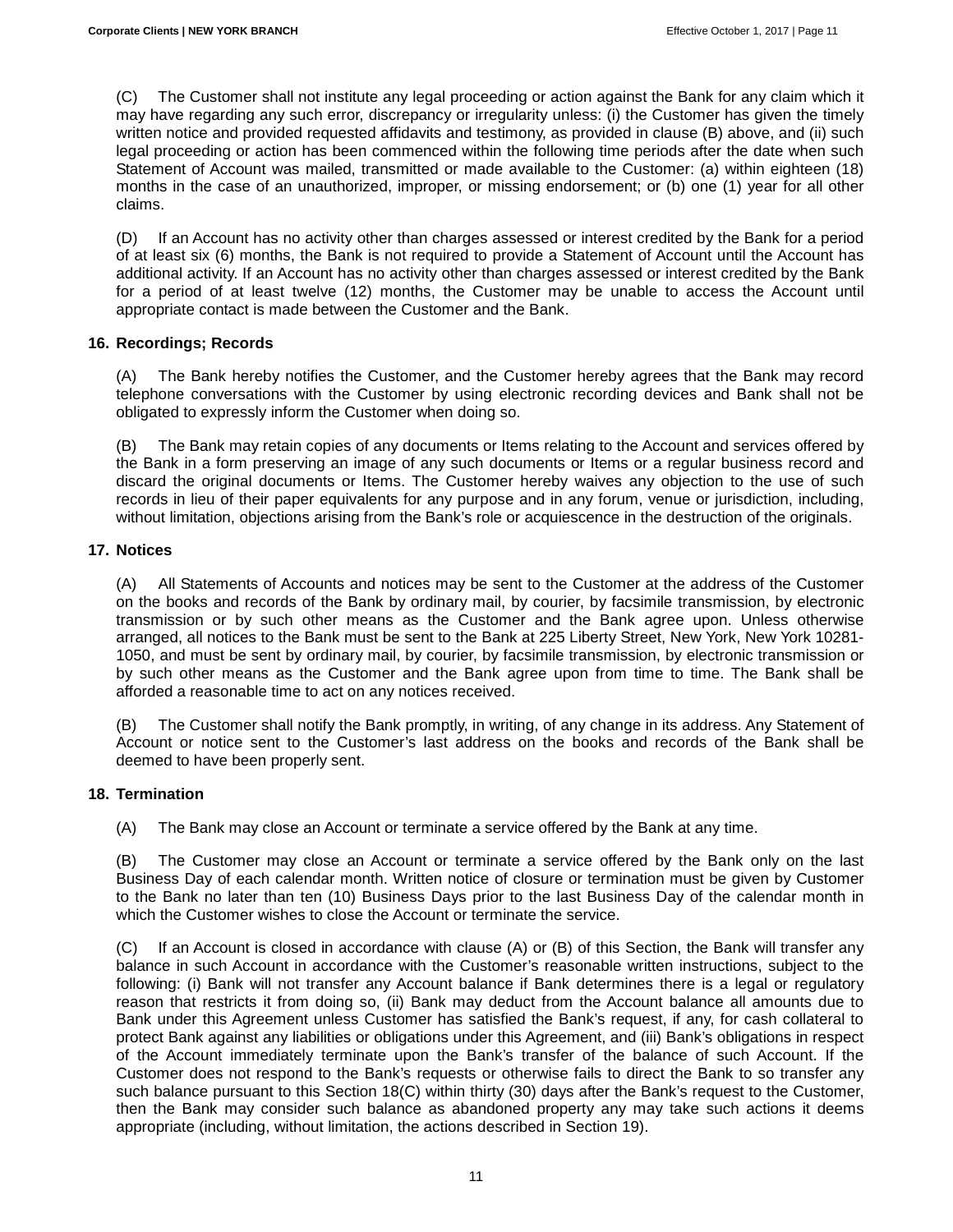(D) If a service is terminated in accordance with clause (A) or (B) of this Section, all amounts due to Bank with respect to such service are immediately due and payable. The Bank may deduct all amounts due to Bank with respect to such service from any Account.

(E) Please note that Customer may select from time to time services that contain more restrictive termination provisions than the foregoing.

#### **19. Abandoned Property**

New York State law requires the Bank to treat as abandoned all funds left on deposit in any Account for a period exceeding approximately three (3) years if no transactions regarding the Account have been initiated by, nor any communications received from, the Customer during such time (for time deposits, time starts to run at maturity of the deposit). Such abandoned property has to be turned over by the Bank to the State of New York in a complex and costly process and any claims of the Customer then run against the State of New York. The Bank therefore urges all Customers to communicate with it in writing at least every three (3) years to show that they are still aware of the existence of their Account(s). The Bank will also charge a fee on each Account or deposit representing abandoned property under New York law, which charge, as determined from time to time by the Bank, is hereby specifically agreed upon between the Customer and the Bank.

The Bank will make reasonable efforts to notify the Customer in writing before the deposit will escheat to the State of New York. The notice will provide the date the Account will escheat and the effects of the escheat, i.e. account closure and the necessity to file a claim with the State of New York for return of the property. Within the final notice, the Customer will be given the opportunity to reactivate the Account, provided that the Customer declares its intention in writing to maintain that Account on active status.

#### **20. Deposit Protection Fund**

(A) Scope of protection. The Bank is a member of the Deposit Protection Fund of the Association of German Banks (Einlagensicherungsfonds des Bundesverbandes deutscher Banken e.V.) (Here in after referred to as the "Deposit Protection Fund"). In accordance with its By-laws – subject to the exceptions provided for therein – the Deposit Protection Fund protects deposits, i.e. credit balances which result from funds left in an account or from temporary situations deriving from banking transactions and which the Bank is required to repay under the conditions applicable.

(B) Exemptions from deposit protection. Not protected are, inter alia, deposits forming part of the Bank's own funds, liabilities from bearer and order bonds, as well as deposits of credit institutions within the meaning of Article 4 (1), point (1) of Regulation (EU) No. 575/2013, financial institutions within the meaning of Article 4 (1), point (26) of Regulation (EU) No. 575/2013, investment firms within the meaning of Article 4 (1), point (1) of Directive 2004/39/EC and central, regional and local authorities.

Deposits of other creditors as natural persons and as foundations with legal capacity are only protected if:

- (i) the deposit is not a liability from a registered bond or a promissory note and
- (ii) the term of the deposit is not more than 18 months. Deposits that already existed before January 1, 2020 shall not be subject to this limitation of term. After December 31, 2019, the 'grandfathered' status pursuant to the preceding sentence shall cease to apply as soon as the deposit in question falls due, can be terminated or otherwise reclaimed, or if the deposit is transferred by way of individual or universal succession in title.

Liabilities of banks that already existed before October 1, 2017 are protected in accordance with and under the conditions laid down in the provisions of the By-laws of the Deposit Protection Fund applying until October 1, 2017. After September 30, 2017, the 'grandfathered' status pursuant to the preceding sentence shall cease to apply as soon as the liability in question falls due, can be terminated or otherwise reclaimed, or if the liability is transferred by way of individual or universal succession in title.

(C) Protection Ceilings. The protection ceiling for each creditor is, until December 31, 2019, 20%, until December 31, 2024, 15%, and, as of January 1, 2025, 8.75% of the Bank's own funds within the meaning of Article 72 of Regulation (EU) No. 575/2013 used for deposit protection purposes. Deposits established or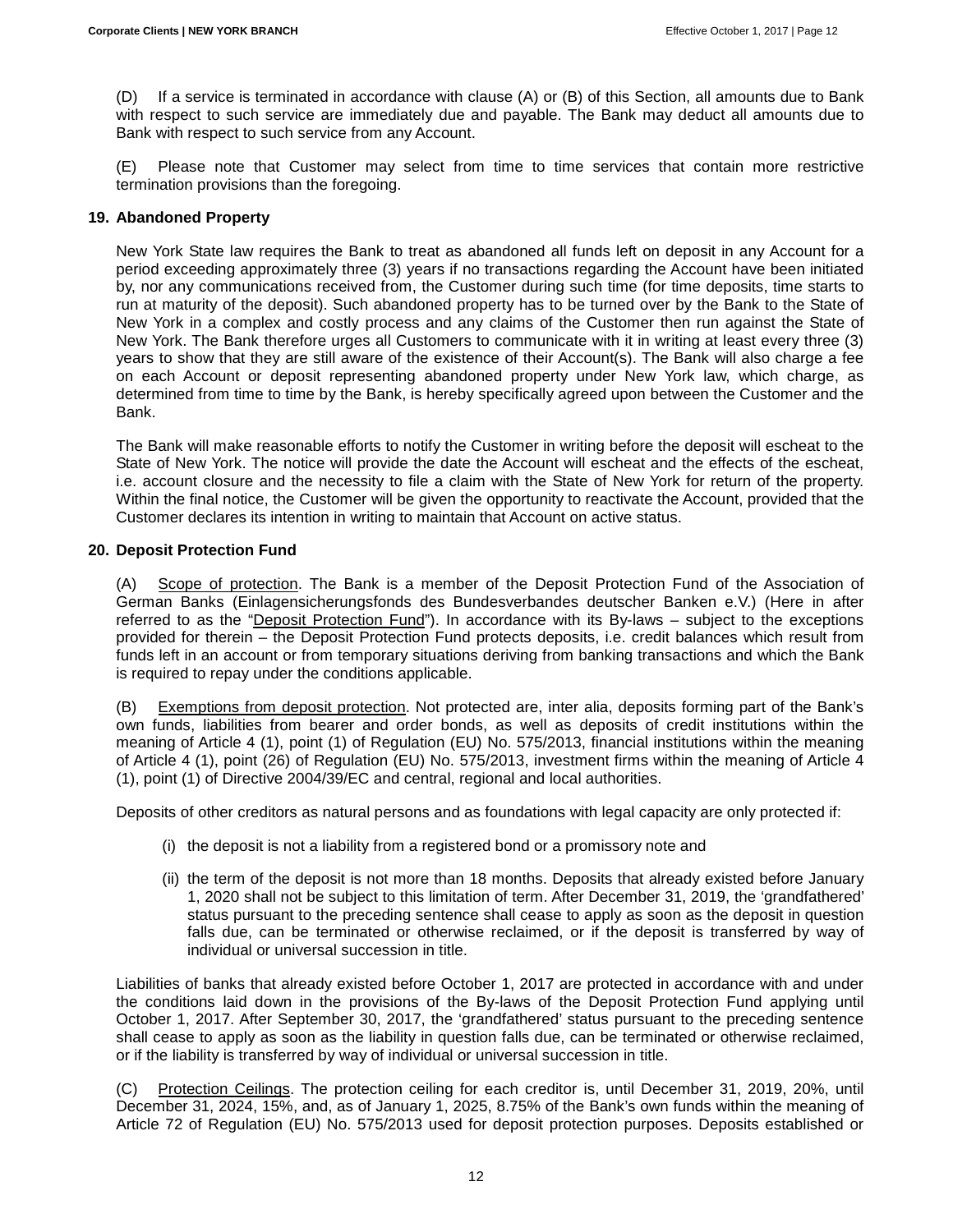renewed after December 31, 2011 shall be subject to the respective new protection ceilings as of the aforementioned dates, irrespective of the time when the deposits are established. Deposits established before December 31, 2011 shall be subject to the old protection ceilings until maturity or until the next possible termination date.

This protection ceiling shall be notified to the customer by the Bank on request. It is also available on the internet at www.bankenverband.de.

(D) Additional validity of the By-laws of the Deposit Protection Fund. Further details of protection are contained in Section 6 of the By-laws of the Deposit Protection Fund, which are available on request.

(E) Transfer of claims. To the extent that the Deposit Protection Fund or its authorized representative makes payments to the Customer, the respective amount of the Customer's claim against the Bank together with all subsidiary rights shall be transferred simultaneously to the Deposit Protection Fund.

Disclosure of information. The Bank shall be entitled to disclose to the Deposit Protection Fund or to its authorized representative all relevant information and to place necessary documents at their disposal.

#### **21. Miscellaneous**

(A) The Bank reserves the right to change the terms and conditions contained in this Agreement or any other Account documentation at any time (followed or preceded by notice thereof to the Customer).In addition, with respect to Account operations and processes, the Bank may change this Agreement or impose other restrictions on the Customer's Account or the services provided by the Bank as the Bank deems desirable or necessary in the course of its business at any time by sending notice thereof to the Customer. The Bank may waive any of the provisions hereof or of any other Account documentation, but such waiver shall apply only on that occasion. Such waiver shall not constitute a waiver of any other provision of this Agreement or any other Account documentation.

(B) The terms of any supplement, amendment, modification, agreement or other Account documentation, or notice which is inconsistent with a provision of this Agreement shall supersede this Agreement's provision for purposes of the particular Account or service provided by the Bank which is the subject thereof. By signing an account application, signature card or similar document, by accepting a copy thereof, or by using or continuing to use the Account or services provided by the Bank, the Customer agrees to such supplements, amendments, modifications, agreements, terms and conditions or notices.

(C) If any provision of this Agreement shall be held to be unlawful or unenforceable, the validity of the remaining portions of this Agreement shall not be affected.

(D) This Agreement supersedes all previous written or oral agreements which may have been entered into between the Bank and the Customer with respect to the subject matter hereof.

(E) This Agreement, the other Account documentation and the rights and obligations of the Customer and the Bank in respect of each Account and each service provided by the Bank shall be governed by and construed in accordance with the laws of the State of New York (without regard to its conflicts of law rules).

(F) BOTH THE CUSTOMER AND THE BANK HEREBY IRREVOCABLY WAIVE ALL RIGHT TO TRIAL BY JURY IN ANY ACTION, PROCEEDING OR COUNTERCLAIM, OF WHATEVER TYPE OR NATURE, ARISING OUT OF THIS AGREEMENT, ANY OTHER ACCOUNT DOCUMENTATION OR THE RELATIONSHIP ESTABLISHED HEREBY OR THEREBY. Any claim in connection with the Account which is the subject of this Agreement, unless a shorter period of time is expressly provided, must be brought against the Bank within two (2) years of the occurrences of the cause of action.

(G) In relation to each Account and any services provided by the Bank, the courts of the State of New York shall have exclusive jurisdiction to settle any disputes which arise out of or are connected with this Agreement, the relevant Account documentation and/or the relevant Account. This Section is for the benefit of the Bank only and does not prevent the Bank from taking proceedings in the courts of any other country or state with jurisdiction including, to the extent allowed by law, concurrently in any number of countries or states. The Customer irrevocably and unconditionally submits to the jurisdiction of any state or federal court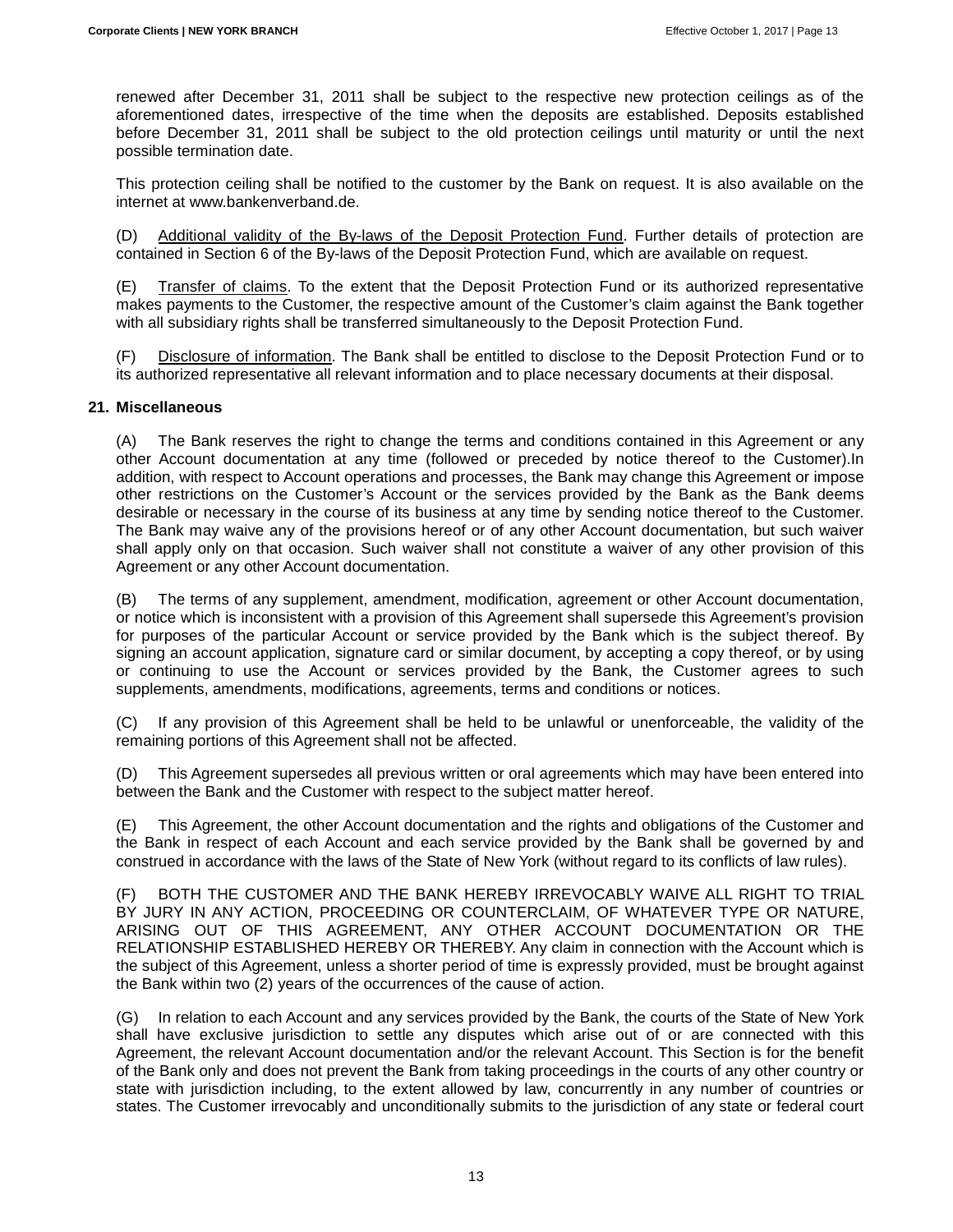sitting in New York City over any suit, action or proceeding arising out of or relating to this Agreement, any other Account documentation and/or the Account.

(H) To the extent that the Customer would have or would be able to claim sovereign immunity in any action, claim, suit or proceeding brought by the Bank, the Customer irrevocably waives such immunity and agrees not to claim such immunity and, further acknowledges that the contractual arrangements entered into with the Bank hereby are primarily commercial in nature.

(I) Any information obtained by the Customer in connection with the Account or the services provided by the Bank which is designated by the Bank as confidential or is or should be known by the Customer to be confidential, including the intellectual property rights embodied therein, is the property of the Bank ("Confidential Information"). The Customer agrees to use any such Confidential Information in the manner prescribed by the Bank and agrees not to misappropriate the Confidential Information or disclose the Confidential Information to anyone other than a person authorized by the Bank, except to the extent required to do otherwise by law and except to the extent any such Confidential Information is or becomes part of the public domain through no fault or action of the Customer.

(J) Section headings are for convenience only and shall not affect the meaning of this Agreement.

(K) If this Agreement or any other Account documentation is translated into in a language other than English, the English language version shall control.

(L) This Agreement may not be assigned by Customer without the prior written consent of the Bank. The Bank may assign this Agreement without Customer consent. This Agreement may be executed in counterparts, each of which shall be deemed an original and all of which taken together shall constitute a single contract.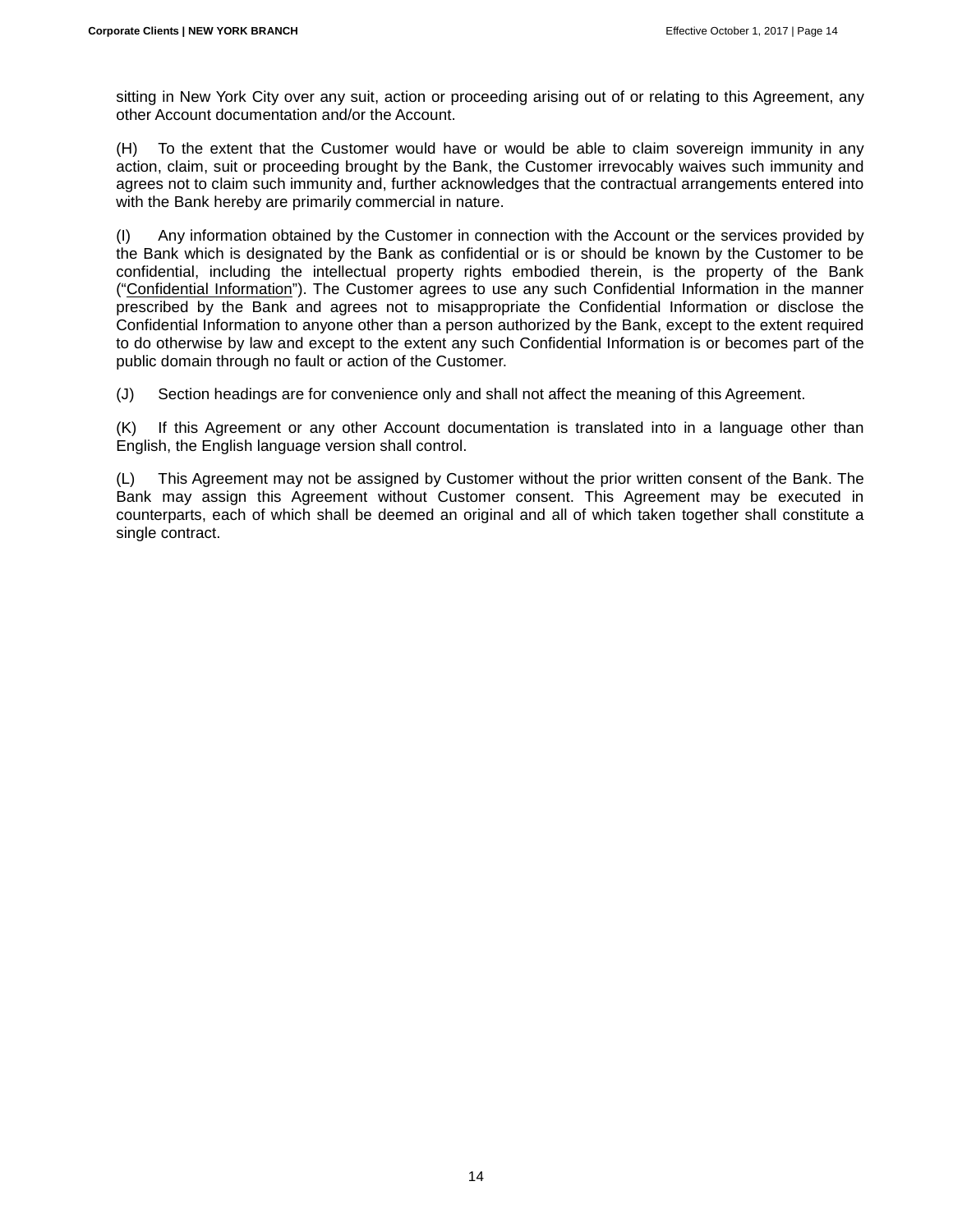#### **PART II. FUNDS AVAILABILITY POLICY (REGULATION CC DISCLOSURE STATEMENT)**

#### **1. General Policy**

The Bank's policy is to make funds from the Customer's deposits available to you on the first business day after the day we receive your deposit (this policy is called our "next-day policy"). At that time, you can withdraw the funds and we will use the funds to pay checks that you have written.

Our policy further provides that in the case of checks deposited on any one day in a total amount exceeding \$5,000, depending on the types of checks you deposit, we will make only the first \$5,000 available to you on the first business day after we receive your deposit.

#### A Note on Money Orders and Third-Party Checks

We wish to remind you that it is our general policy not to accept for deposit any Money Orders or any "third-party checks". "Third-party checks" means checks originally payable to a party other than the depositor who wishes to deposit the check. The availability rules in this Disclosure Statement do not apply to such third-party checks.

#### **2. Meaning of Certain Terms Used in This Disclosure Statement**

The following terms in this Disclosure Statement have the following special meanings:

#### Business day

For determining the availability of your deposits, every day is a business day except Saturdays, Sundays and Federal holidays. If you make a deposit (or if we receive your deposit by mail) before 3:00 P.M. New York time on a business day on which we are open, we will consider that day to be the day on which you made (or we received) your deposit. However, if you make a deposit (or if we receive your deposit by mail) after 3:00 P.M. New York time or on a day we are not open, we will consider that the deposit was made (or received) on the next business day we are open.

#### **3. Availability of Wire Transfers**

Wire transfer deposits will be available at the latest on the business day after the day on which we receive the deposit.

#### **4**. **Availability of Funds Deposited by Check: Next-Day Policy for Some, But Delays May Apply for Others**

#### (A) Next-Day Availability Irrespective of Amount

Funds from the following checks ("next-day checks") will be available to you on the first business day after the day of your deposit, irrespective of the amount. Except as indicated, these checks will not be subject to delay for any of the reasons listed in Paragraph 2 or 3 below:

- "On-Us" Checks all checks drawn on the New York Branch of Commerzbank,
- U.S. Treasury checks payable to you,
- A Federal Reserve Bank or Federal Home Loan Bank check payable to you (unless not deposited with us in person, in which case funds will be available on the second business day after we receive your deposit, or unless we have reasonable cause to believe that the check is uncollectible),
- A check issued by, or by a unit of general local government located in, New York State payable to you (unless not deposited with us in person, in which case funds will be available on the second business day after we receive your deposit), and
- **•** cashier's check, certified check or teller's check payable to you (unless not deposited with us in person, in which case funds will be available on the second business day after we receive your deposit, or unless we have reasonable cause to believe that the check is uncollectible).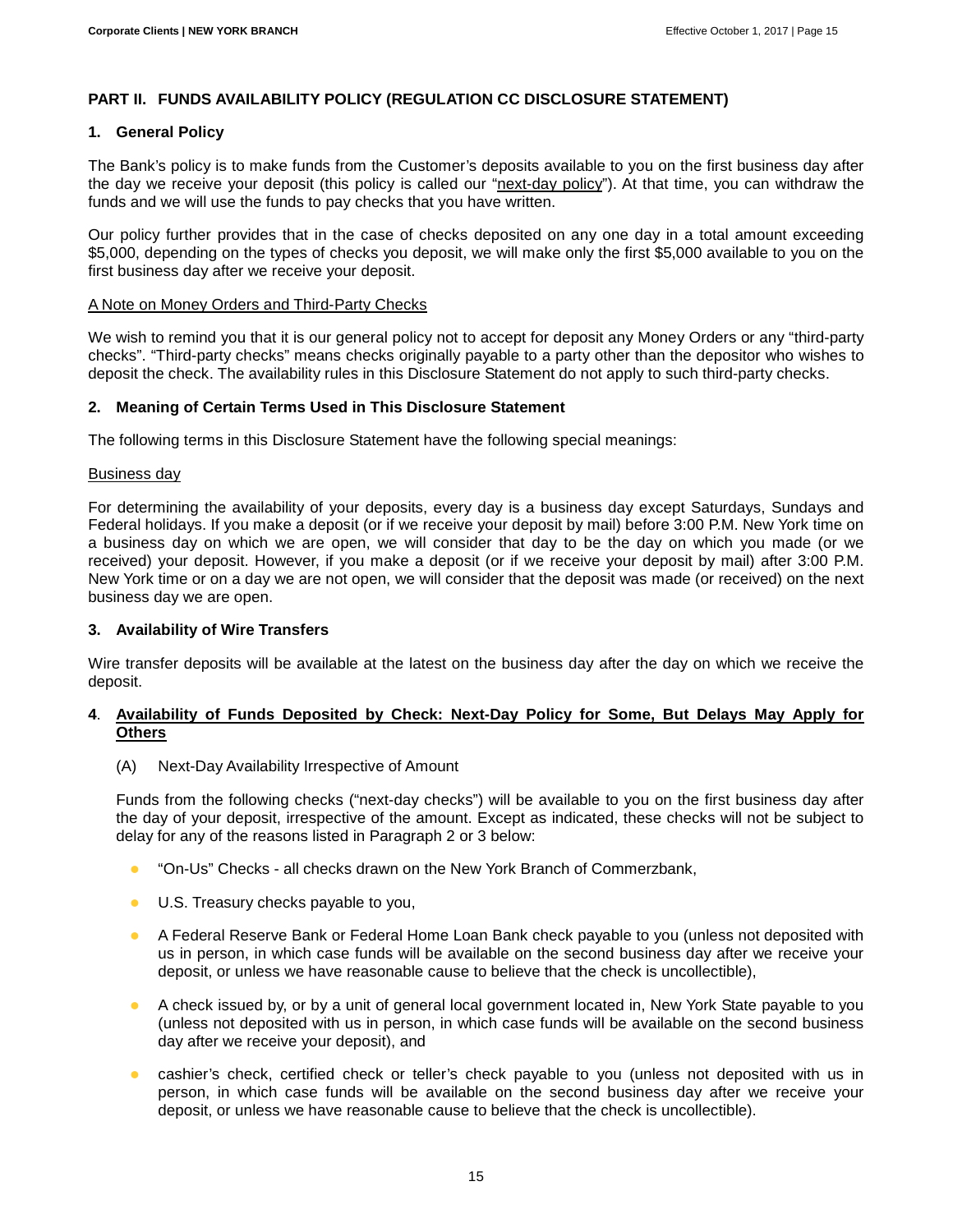#### (B) Our "Over \$5,000 Exception"

We have already described our general next-day policy. We have also explained that, if you deposit checks (other than next-day checks listed in Paragraph l above) totaling more than \$5,000 on any one day, then the first \$5,000 of the funds will generally be available on the following business day. The balance over \$5,000 will be available on the 5th business day after the day of your deposit. Please note that the hold may be placed only on the amount of the check(s) deposited in excess of \$5,000. However, when the deposit consists of multiple items, the Bank may select which items of the deposit to apply the hold to.

We will notify you if we delay your ability to withdraw funds for this reason, and we will tell you when the funds will be available. They will generally be available no later than the 9th business day after the day of your deposit.

#### (C) Further Delays Are Possible

Finally, under the following circumstances, funds you deposit by check may be delayed for a period in addition to the delays provided herein:

- We believe a check you deposit will not be paid.
- You redeposit a check that has been returned unpaid.
- You have overdrawn your account repeatedly in the last six months.
- There is an emergency, such as failure of communications or computer equipment.

We will notify you if we delay your ability to withdraw funds for any of these reasons, and we will tell you when the funds will generally be available. They will generally be available no later than the ninth business day after the day of your deposit.

#### (D) Please Ask Us

If you will need the funds from any deposit right away, you should ask us when the funds will be available.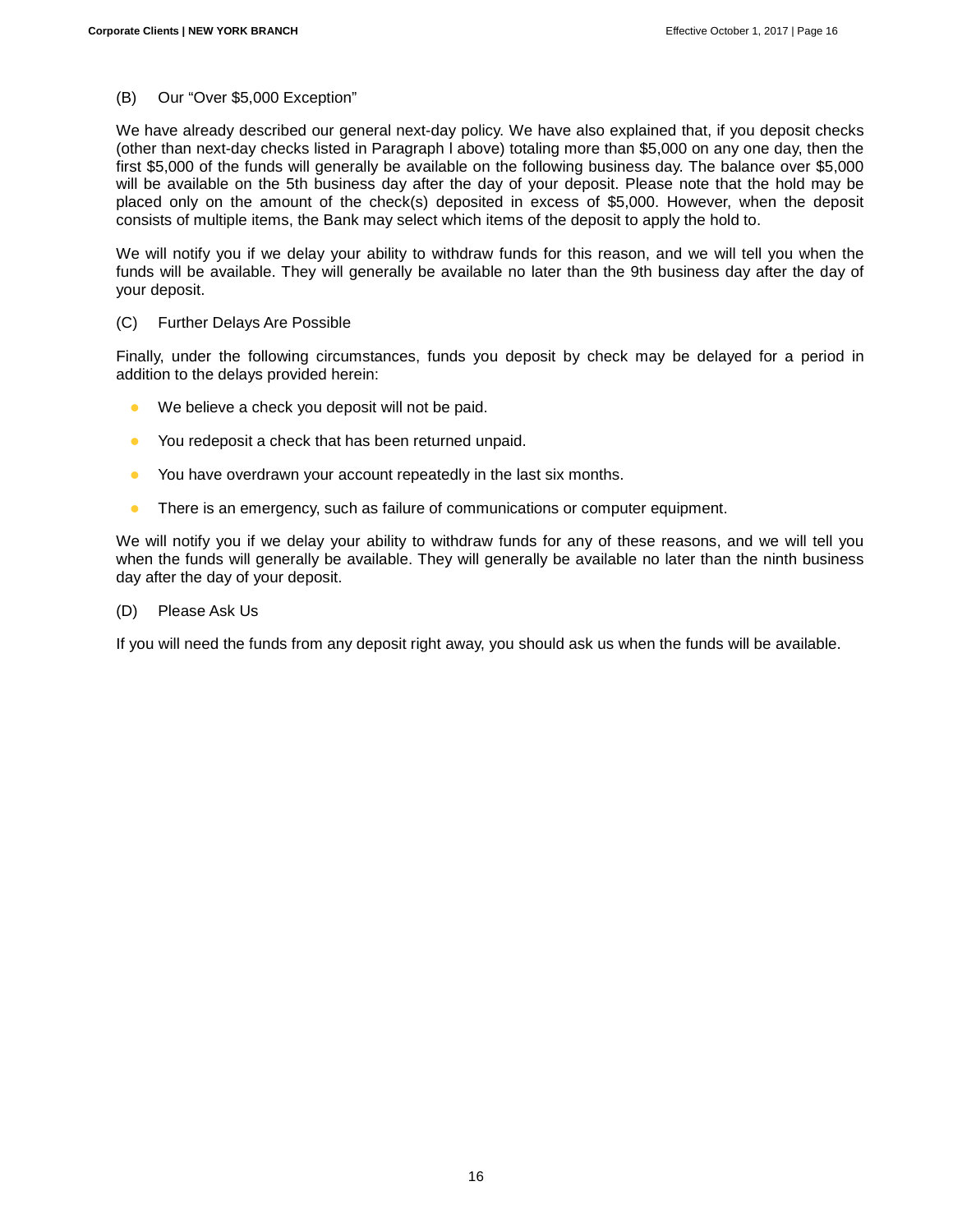# **PART III. SPECIFIC TERMS APPLICABLE TO CERTAIN ACCOUNTS AND SERVICES**

This part of the Agreement contains the specific terms and conditions applicable to certain accounts and services which the Customer and Bank may establish or select from time to time. When in conflict with the General Business Conditions found in Part I of this Agreement, these specific terms and conditions shall apply.

#### **1. Balance and Transaction Reporting**

(A) The Balance and Transaction Reporting service provides the Customer with account transaction and related information to help control and manage its Accounts. This may include information generated from other services used and delivered by, but not limited to, the following file types: Society for Worldwide Interbank Financial Telecommunications ("SWIFT") or telefax.

(B) Customer may elect to have its own accounts, or accounts of another company or organization, maintained at other banks reported through the Balance and Transaction Reporting service. In doing so, the Customer agrees that it, and the other company or organization, will authorize the appropriate banks to make the reporting information available to the Bank and to take all other actions necessary for the Bank to provide the Balance and Transaction Reporting service.

(C) Fees for this Balance and Transaction Reporting service appear in a Schedule of Fees maintained by the Bank.

#### **2. Wholesale Lockbox**

(A) The Wholesale Lockbox service provides faster collection of remittances and reduces float. The Customer will instruct its remitters to send remittances to a designated post office box (in each case, a "Lockbox"). The Bank takes or removes items in the Lockbox, processes them and deposits them directly to the Customer's Account designated by the Customer for such purpose, and returns the remittance items to the Customer.

(B) The Bank reserves the right to require that the Customer execute the necessary documents to open such a post office box in a manner acceptable to the Bank and to enable the Bank to have access to such designated post office box and the Customer authorizes the Bank (i) to open such post office box and remove its contents at agreed upon intervals each Business Day and (ii) to act on its behalf in connection with the rental of such post office box.

(C) The Customer authorizes the Bank to, and the Bank will, endorse each check or other remittance item removed from the Lockbox (collectively, and for purposes of this Section, called "Checks") and deposit all Checks in the Customer's Account (subject to the terms of our Funds Availability Policy in effect from time to time), except for the following Checks which will not be deposited, but will be returned to the Customer or the sender of such check:

- Checks payable to any person other than the Customer or a payee named in a Letter of Indemnification Deposit of Items Not in Name of Account Holder;
- **Money Orders;**
- Checks not signed by the drawer;
- Checks postdated;
- Checks bearing the phrase "Paid in Full" or a similar legend, unless the Customer has instructed the Bank to deposit such Checks; and
- **Checks the Bank determines do not otherwise meet the standards for deposit.**

(D) Customer agrees that all Checks returned unpaid for non-sufficient funds ("NSF") will be charged back to the Customer's Account and the checks will be sent for collection only upon the instruction of the Customer. An NSF Check returned unpaid a second time will be charged back to the Customer's Account and the Check or substitute therefore, together with a debit advice, will be sent to the Customer.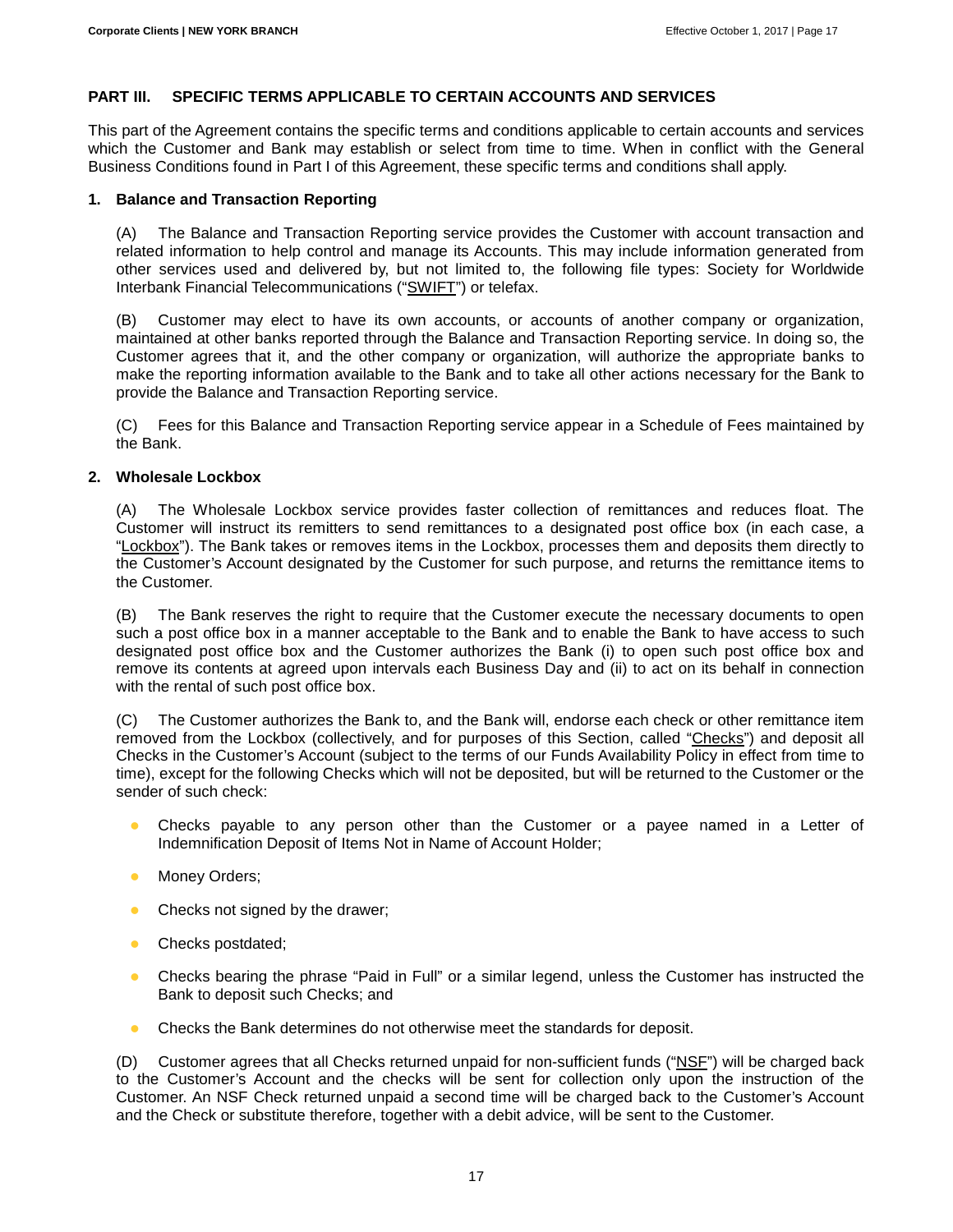(E) A summary of daily advices of credit, together with non-check material taken from the Lockbox, Checks not deposited and photocopies of deposited Checks, if requested, will be returned to the Customer at the Customer's expense. Fees for this Wholesale Lockbox service appear in a Schedule of Fees maintained by the Bank.

# **3. Positive Pay**

(A) "Positive Pay" is a fraud detection service that helps reduce losses due to check fraud. With Positive Pay, the Customer electronically transmits detailed information (check serial number and dollar amount) regarding the checks it has issued. Daily, the detailed issue information the Customer supplied is matched against the items being presented for payment. All items presented for payment with no issue information on the Customer's file or items with a discrepancy will be reported to the Customer. At this point, the Customer is given an opportunity to make a pay/no pay decision on the item(s) reported. The Bank is authorized by the Customer to process transactions in accordance with the information that the Bank receives in the Customer's file. The Customer shall be solely responsible for the information contained in the Customer's file, and the Bank shall have no responsibility for erroneous data provided by the Customer.

(B) Check issue information must be provided to the Bank by the Customer at least forty-eight (48) hours prior to the physical issuance of the check. If the Bank does not receive such information, the item will continue to be reported as a paid no issue item and the Customer will be charged accordingly. The Customer must provide voided check numbers to the Bank as checks are voided.

(C) The Bank will report to the Customer all checks presented for payment with no issue information or items that are found to have discrepancies. The Customer must notify the Bank via email, Internet or fax, by 2:00 p.m. (New York time) on the next Business Day of any checks reported as paid no issue or reported as having discrepancies that should be paid. Unless payment has been authorized by the Customer, the Bank will return unpaid all checks presented for payment with no issue information or with discrepancies.

(D) The paid no issue information will be provided to the Customer via email, Internet or fax. Upon request, the Bank may notify the Customer via email that the Positive Pay report is ready for decisioning.

(E) Additional fees will apply for this Positive Pay service according to a Schedule of Fees maintained by the Bank and for failure to comply with the requirements of this service.

#### **4. Remote Deposit Capture**

#### (A) Definitions

For purposes of this Section 4, the following capitalized terms shall have the following meanings:

"Check" means a draft, payable on demand and drawn on or payable through or at an office of a bank located in the United States, whether or not negotiable, that is handled for forward collection, including a Substitute Check and a traveler's check; and does not include a non-cash item payable in a medium other than United States dollars.

"Debtor" means a debtor obligated on one or more Checks.

"Remote Deposit Service" means all information, Web-based services, technological infrastructure, and installed software on the Customer's computers, which allow the Customer to submit Checks for deposit through the Internet.

"Security Procedures" means the use of identification codes, encryption, passwords, logon identifications, personal or location identification numbers, repetitive codes, and other security devices, systems, and software used by the Customer to communicate through the Internet for the Remote Deposit Service.

"Services" means all duties to be performed by the Bank regarding the Remote Deposit Service.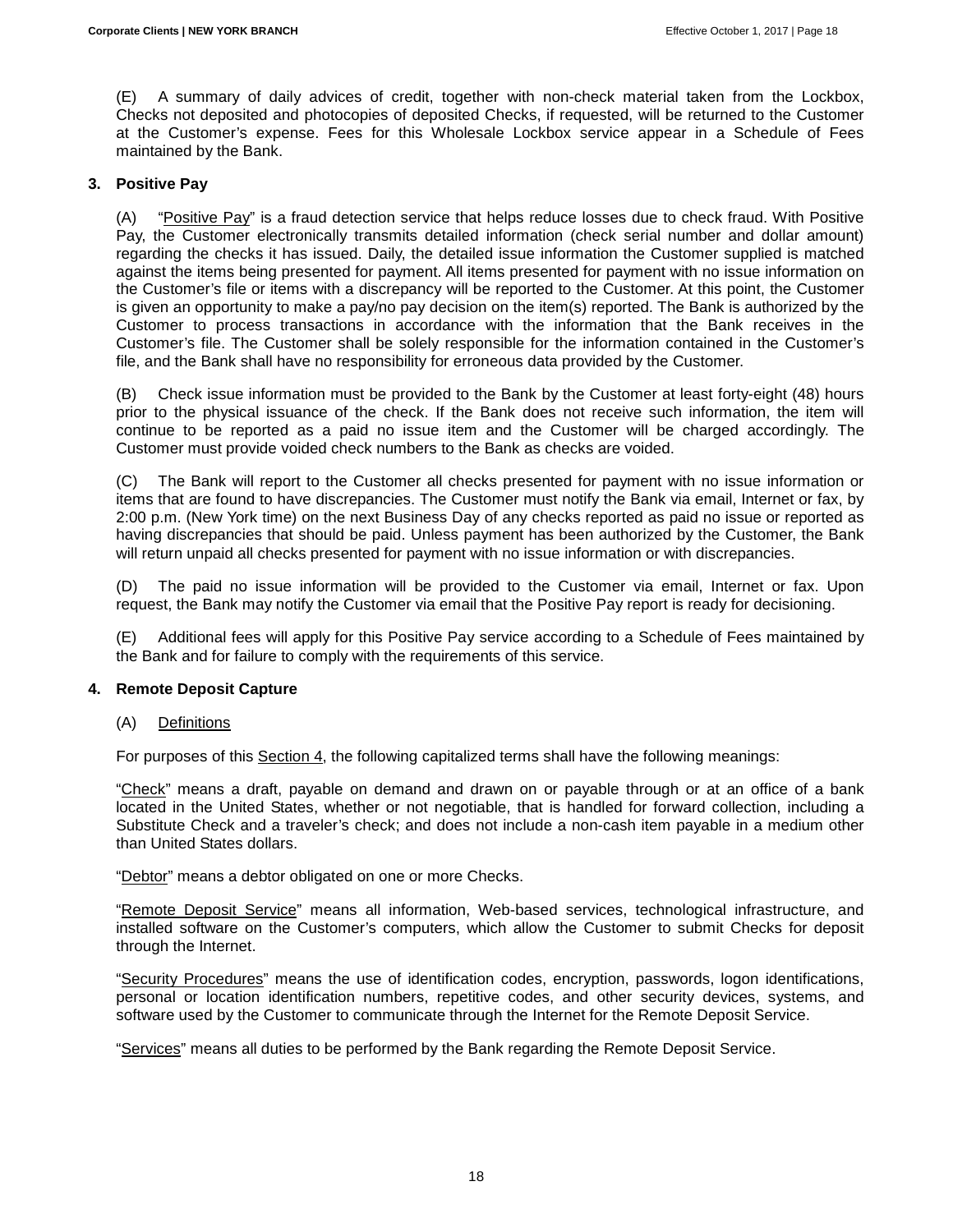"Substitute Check" means a paper reproduction of the original Check that:

- contains an image of the front and back of the original Check;
- bears a MICR line containing all the information on the MICR line of the original check, except as provided under generally applicable industry standards for Substitute Checks to facilitate the processing of Substitute Checks;
- conforms, in paper stock, dimension, and otherwise, with generally applicable industry standards for Substitute Checks; and
- **•** is suitable for automated processing in the same manner as the original Check.
- (B) Duties and Responsibilities of the Bank
	- (i) Use of Service

Under the terms and conditions of this Agreement, and any additional Schedules to this Agreement to be provided by the Bank, Bank hereby grants to Customer a non-exclusive access to utilize the Remote Deposit Service through the Internet or by creating information to deposit Checks through the software provided by the Bank, and to use the Bank's proprietary documentation for the term of this Agreement.

(ii) Processing

Bank will process, encode, endorse, and deposit into the Account, any Checks submitted by Customer through the Remote Deposit Service in accordance with Bank's internal procedures and all state and federal laws during any Business Day, subject to the agreed cut-off time. Bank will not examine Checks to verify any data or dates. Bank will process the Checks according to the amount entered by Customer, if applicable, or by the numeric amount shown. If the numeric amount is unclear, Bank may process the Checks according to the written amount, and Bank may correct the amount entered by the Customer. If any Check is determined by Bank to be ambiguous, Bank will return the Check as an exception. Checks made payable to the Customer or determined by Bank to be a reasonable derivation thereof are acceptable for deposit. If a Check is determined by Bank to lack the necessary information to be processed by the Bank, then the Bank will treat the Check as an exception. If a Check is treated as an exception, it will be forwarded by the Bank to the Customer, and not deposited or otherwise reflected in the Customer's Account. Bank will disregard any notation on a Check, including, but not limited to, any notation containing "paid in full" or other restrictive notation, whether preprinted or handwritten, and treat any such Check as though such notation did not appear thereon.

(iii) Reporting

Bank will make reports regarding the Remote Deposit Service available through a Bank-designated Web page, which the Customer may access through the Internet. The Bank shall make available from time to time a report stating the total amount deposited to the Account, as well as a listing of individual items deposited, which the Customer may access through the Internet.

- (C) Duties and Responsibilities of the Customer
	- (i) Use of Remote Deposit

The Customer shall only submit valid Checks payable to Customer by using the Remote Deposit Service. In using the Remote Deposit Service, Customer shall create an image of the Check or Checks and the associated MICR data using approved hardware. If applicable, Customer agrees to enter in the amount of the Check using the written amount of the Check into the Remote Deposit Service in the data field provided. The Customer may not deposit the following checks by using Remote Deposit Service: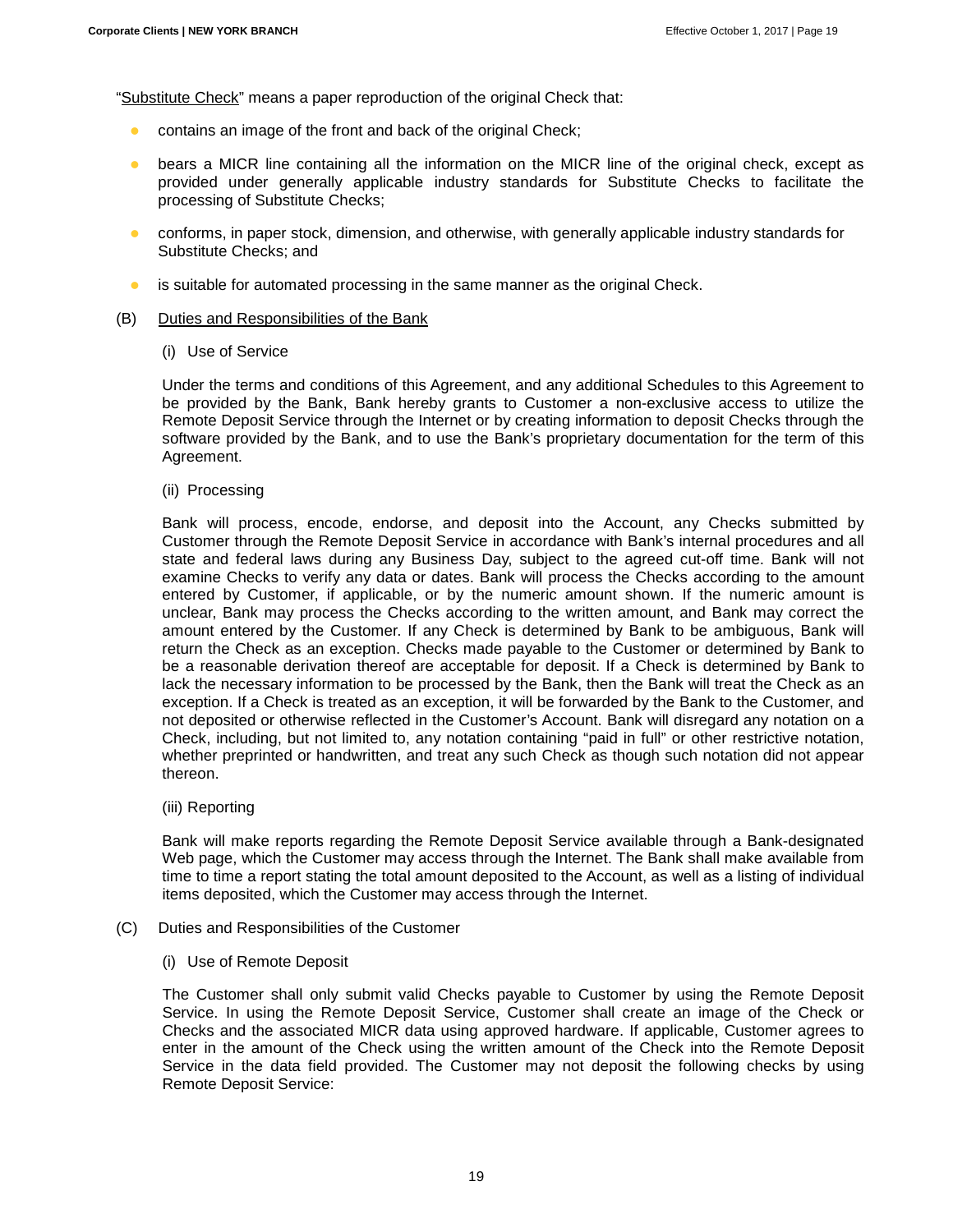- Checks payable to any person other than the Customer or ay payee named in a Letter of Indemnification Deposit of Items Note in the Name of Account Holder;
- **Money Orders;**
- Checks not signed by the drawer; and
- Checks postdated.
- (ii) Software, Internet, and Hardware

The Customer will comply with all software, Internet, and hardware requirements as they may be issued by the Bank from time to time and updated from time to time.

(iii) Fee for Services

Customer shall compensate Bank for the performance of the Service in accordance with the pricing established by Bank in its Schedule of Fees.

- (D) Representations, Warranties and Covenants
	- (i) Representations and Warranties

The Customer represents and warrants that: (a)any deposits made by Customer are currently and were at the time of their creation, bona fide and existing obligations of customers of the Customer, free and clear of all security interests, liens, and claims whatsoever of third parties and are not now nor have they ever been declared in default; (b) the documentation under which the Checks are payable authorizes the payee to charge and collect the monies owed; and (c) all Checks and all documents and practices related to them comply with all applicable federal and state laws and regulations.

(ii) Covenants

The Customer covenants that: (a) it will allow the Bank to review and inspect during reasonable business hours, and the Customer will supply, all financial information, financial records, and documentation of the Customer regarding the Checks and such other documents that the Bank may request; (b) the Checks submitted by Customer are valid Checks, and the Customer will reimburse and indemnify the Bank for all loss, damage, and expenses, including reasonable attorneys' fees, incurred in defending such transactions as invalid or fraudulent Checks; (c) physical Checks will not be presented to any bank once these items are presented through the Remote Deposit Service; (d) physical Checks will be stored in a secured area and destroyed by shredding or incineration within fourteen (14) days of processing; (e) the Customer will notify the Bank if an acknowledgement sent by the Bank indicating receipt of remote deposit items is not received on the day of processing; and (f) in the event of the commencement of any proceeding under any bankruptcy or insolvency laws by or against the Customer, the Customer will not oppose or object to any motion by the Bank seeking relief from the automatic stay provisions of such laws.

(E) Security Procedures and Communications

Certain Security Procedures designed to verify the origination (but not errors in transmission or content) of instructions, orders, and other communications sent by Bank and Customer may be used in connection with the Service. Customer agrees that it has been encouraged by Bank to institute a robust Security Procedure to protect against errors and fraud. Customer agrees that any such Security Procedures that it elects to use for the Service shall be sufficiently deemed by it to be commercially reasonable for such purpose. Bank shall not be obligated to act on a communication not transmitted in accordance with the Security Procedures and may refuse to act on any communication where Bank doubts its authorization, contents, origination, or compliance with the Security Procedures. Bank shall have no duty to discover, and shall not be liable for, errors or omissions by Customer. If Bank complies with the Security Procedures in respect of a communication, Bank shall be entitled to act on that communication and shall not be obligated to verify the content of such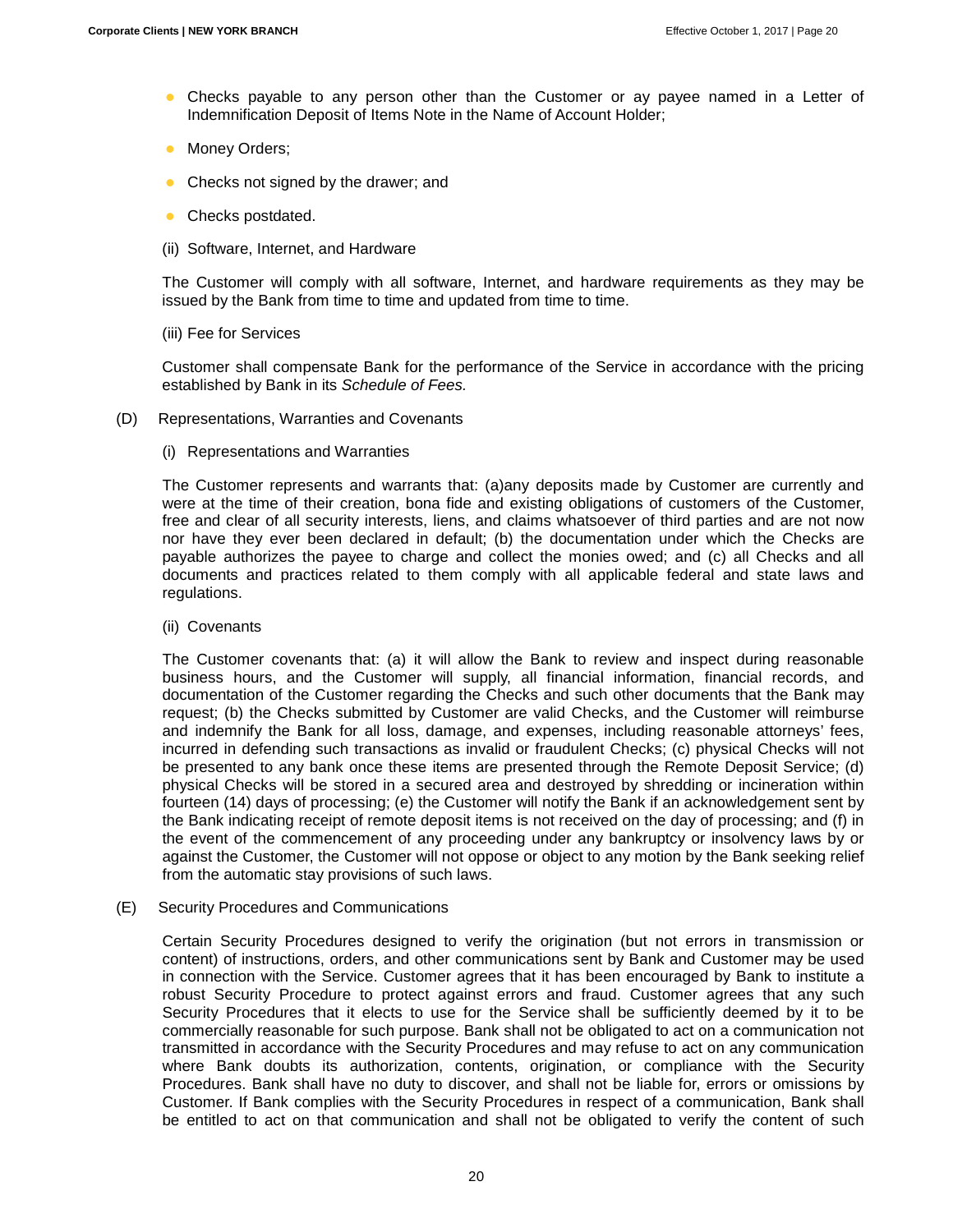communication, establish the identity of the person giving it, or await any confirmation thereof, and Bank shall not be liable for acting on, and Customer shall be bound by, any communication sent in the name of Customer, whether or not authorized. Bank reserves the right to issue new Security Procedures and/or to cancel or change any Security Procedures from time to time. Whenever the Security Procedures include the assigning to Customer of any confidential password, logon identification, identification code, personal or location identification number, repetitive code, or similar security device, Customer shall not disclose such security device except to employees or agents authorized to act for Customer in connection with the Service. Customer shall implement such safeguards as are reasonably necessary to ensure the confidentiality and integrity of such security devices, and shall immediately notify Bank if the confidentiality or integrity of any such security device is breached or threatened. Customer shall be solely responsible for the safekeeping of such security devices and assumes all risk of accidental disclosure or inadvertent use of such security devices by any party whatsoever, whether such disclosure or use is on account of Customer's negligence or deliberate acts or otherwise. Bank shall not be liable for any loss or damage resulting from fraudulent, unauthorized, or otherwise improper use of any security devices.

#### (F) Confidentiality

All user guides, manuals, data, software, processes, and other information provided to Customer in connection with the Service and all fee and pricing information with respect to the Service ("Information") is the proprietary and confidential property of Bank and/or its relevant licensors or suppliers. Customer agrees to use the Information only in the manner specified by Bank and in the ordinary course of Customer's commerce, to return it to Bank upon termination of the relevant Service, and to keep the Information confidential and limit access thereto only to its agents and employees who require access in the normal course of their duties, except to the extent the Information is already in the public domain or Customer is required to disclose the Information by law.

#### (G) Intermediaries

Bank may act on any communication and provide the Service using any payment system or intermediary organization it selects. Bank's performance of the Service is subject to the rules and regulations of any such system or organization. Bank may engage third parties to provide the Service. Bank shall have no obligation to disclose arrangements with third parties to Customer or obtain Customer's consent thereto. Customer authorizes the transfer of information relating to Customer to agents of Bank or Customer for use in connection with the Service or as required by law.

#### (H) Discrepancies

Customer shall promptly notify Bank in writing of any error in connection with the Service and any discrepancies between any records maintained by Customer and any notice Customer receives from Bank with respect to the Service, and Customer shall provide Bank with any information it may reasonably request in connection therewith. Customer agrees that fourteen (14) days is a reasonable time for Customer to notify Bank of errors or discrepancies, unless any other agreements, laws, rules, or regulations provide for a shorter period. Bank shall have the right to correct the amount in the data field for any Check that has an incorrect amount to be consistent with the image of the Check. Notwithstanding the foregoing, if Bank at any time discovers that the legal amount of the Check is different than the amount that has been credited to Customer's Account, Bank will make the necessary adjustment to the Account to correct the discrepancy.

(I) Contingency

In the event the Remote Deposit Service is not available due to circumstances beyond the control of the Customer or the Bank, arrangements will be made to accept the presentment of physical check items by the Customer for processing by the Bank.

#### (J) Termination

The Bank may terminate the service at any time. The Customer may terminate the Remote Deposit Service by providing ten (10) days' prior written notice to Bank, subject to the following: (i) the Customer shall cease using the Remote Deposit Service once such notice is given, and (ii) at the time of such notice, and at all times until the eleventh (11th) day after such notice, Customer shall maintain its Account, and shall maintain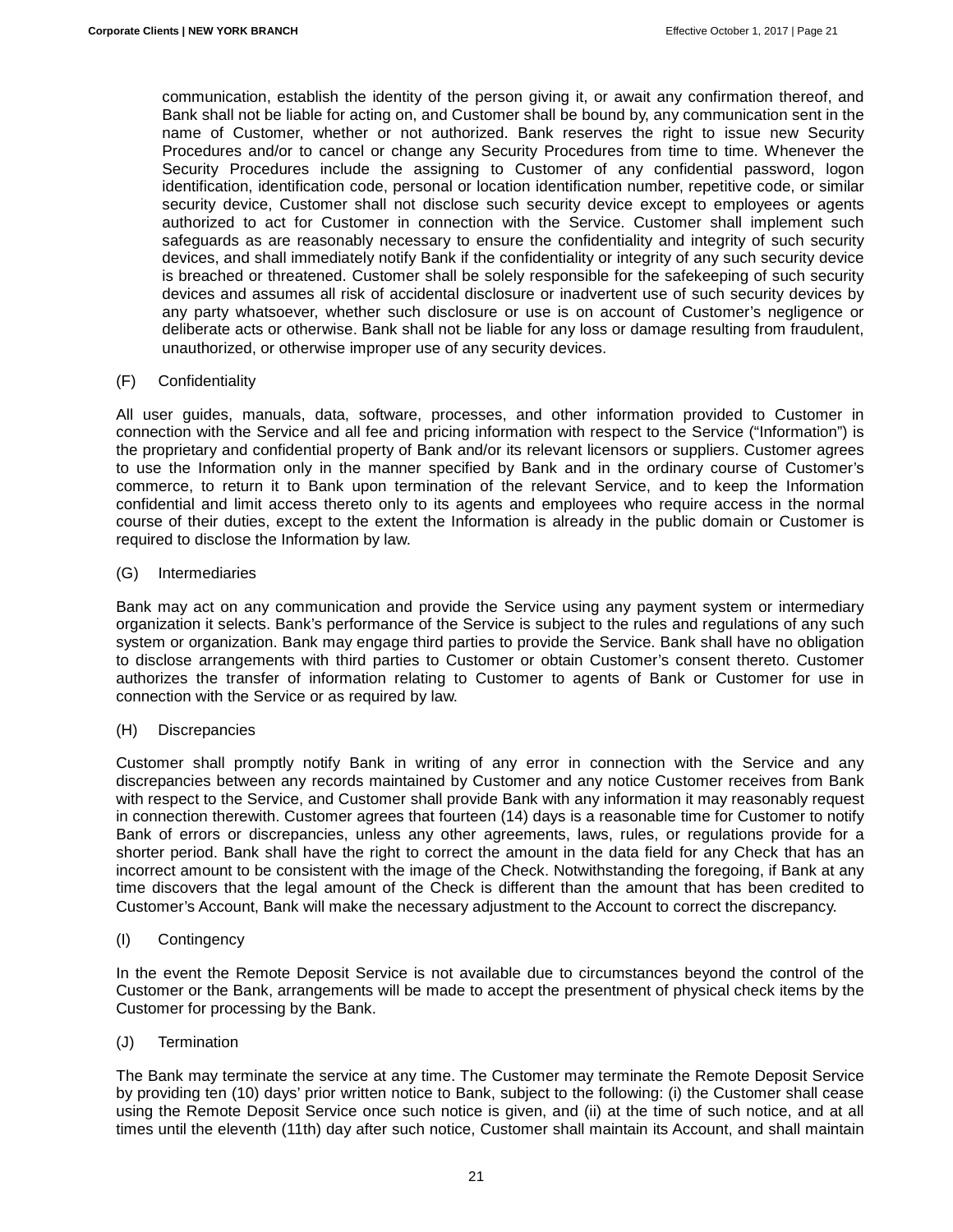in its Account, funds sufficient to satisfy all charge backs and amounts due to Bank with respect to the Remote Deposit Service, or such other amount as agreed to by the Bank. The Bank may deduct all amounts due to Bank with respect to the Remote Deposit Service from any Account.

#### **5. Payment Order by Fax**

(A) Instruction given by Customer to Bank

The Customer has provided Bank specimen signature sheets with specimen signatures of the authorized signatories affixed to them. The Customer hereby instructs Bank to execute the payment orders described below which are sent to Bank by fax on Customer's behalf and to carry out verification of the signatures exclusively by comparison of the signatures affixed to the fax received by it with the signatures affixed to the specimen signature sheet in its possession. Bank shall be authorized to execute payment orders to the debit of Customer's Account even if a payment order (in particular a signature affixed to it) is forged or falsified, unless gross forgery or falsification which is still plainly identifiable even after transmission is involved. When fax transmission medium is used, the authenticity of payment orders can only be verified by the Bank on the basis of the fax copy received by it. The original document is not available for verification purposes.

The Bank is therefore usually unable to see from the fax whether any order has been forged - e.g. by attaching an authentic signature from a different document - or falsified - e.g. by changing the payee details unless gross forgeries or falsifications, as described above, are involved.

#### (B) Authorized Account Persons

All persons who are named in writing to the Bank (the "Annex to Fax Agreement") as authorized signatories for this Payment Order by Fax service now and in the future shall be authorized to give payment orders by fax.

(C) Payment Orders

The present instructions shall apply to domestic and international payment orders as set forth in the Annex to Fax Agreement if issued on Customer's behalf.

#### (D) Security Procedures

Customer shall exercise extreme care in maintaining its own security procedures. Customer agrees to adopt, and accepts responsibility for adopting, security measures that it deems are commercially reasonable regarding this Payment Order by FAX service. The Bank has recommended that the Customer adopt robust security procedures, and the Customer acknowledges that it has been so advised.

(E) Subsequent written bank confirmation

The Bank's responsibility to confirm execution of payment orders will be as set forth in the Annex to Fax Agreement.

Bank is allowed to execute the payment orders received by fax in line with instructions given in the Annex to Fax Agreement.

(F) Maximum amount per payment order

The instructions in the Annex to Fax Agreement shall set forth the maximum amounts the Bank will apply to order by fax.

(G) Account to be debited / credited

The instructions shall only apply to payment orders to the debit, or as the case may be the credit, of an Account as explained in the Annex to Fax Agreement and given to the Bank.

The instructions shall only apply to payment orders to the credit of Accounts as explained in the Annex to Fax Agreement and given to the Bank.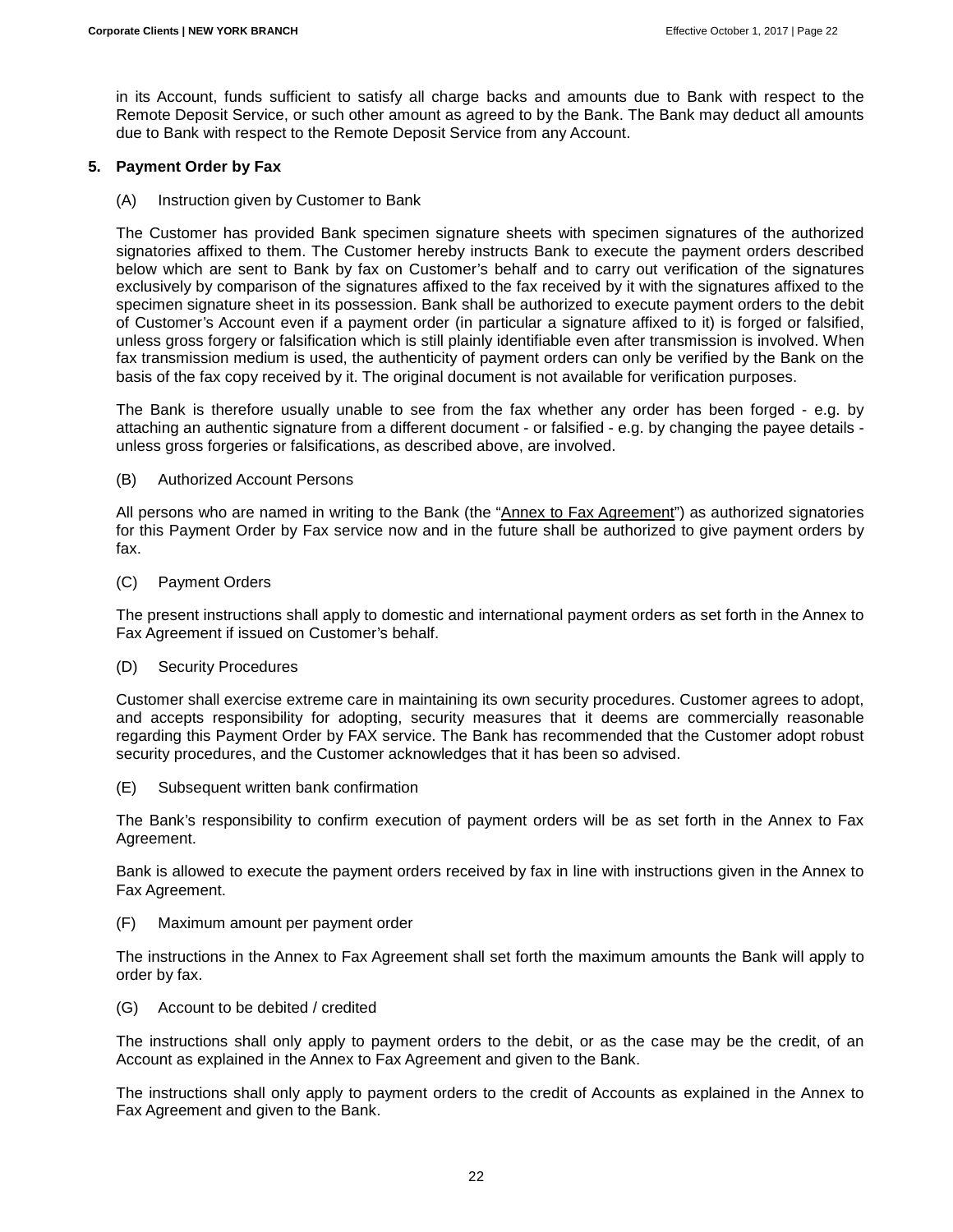# (H) Fees

Fees shall be paid in accordance with the Schedule of Fees maintained by the Bank, or as set forth in any Annex or Schedule to be provided by the Bank.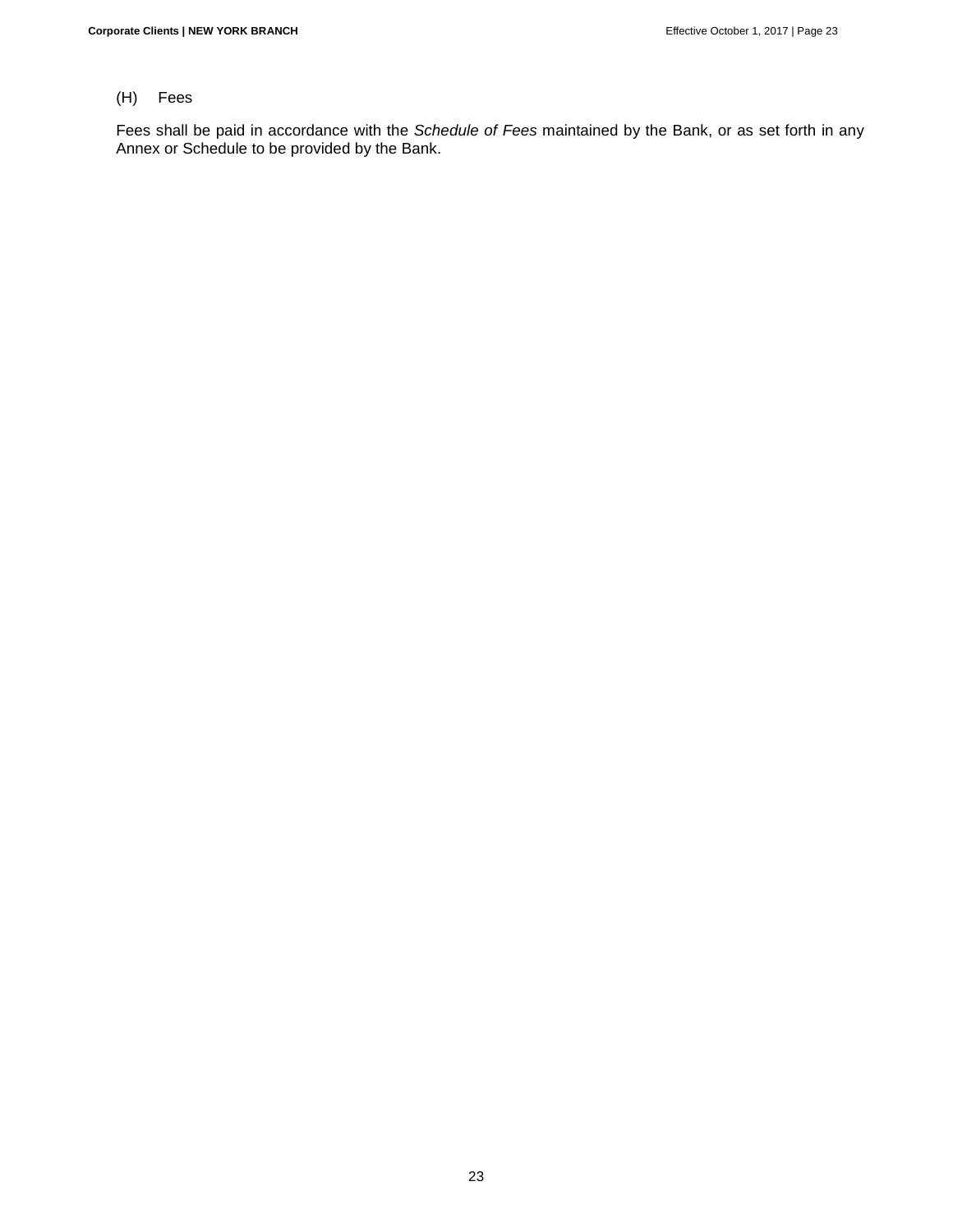#### **6. ACH Origination**

The Customer has requested that the Bank permit it to initiate entries to Accounts maintained at the Bank and other banks by means of the Automated Clearing House (ACH) Network operated by the National Automated Clearing House Association (NACHA). The Bank has agreed to do so on the terms of this Agreement, and any additional Schedule of Fees maintained by the Bank or additional Schedules to this Agreement to be provided by the Bank.

#### (A) Types of Entries

The Bank will transmit debit and/or credit entries initiated by the Customer to the ACH Network as provided in the NACHA Operating Rules (referred to as the "Rules"; capitalized terms used in this Section but not otherwise defined in this Section shall have the meanings set forth in the Rules) and this Agreement.

#### (B) ACH Rules

The Customer acknowledges that it has obtained a copy of the Rules. The Customer agrees to comply with and be bound by the Rules in existence as of the date of this Agreement, and as amended from time to time. The duties of the Customer set forth in this Agreement in no way limit the requirements of complying with the Rules. Any fines or liabilities imposed against the Bank for a violation of the Rules caused by an action and/or inaction of the Customer will be assessed against the Customer.

#### (C) United States Laws

The Customer acknowledges and agrees that it will not generate transactions that violate the laws or regulations of the United States. This includes, but is not limited to, sanction laws administered by the Office of Foreign Assets Control (OFAC). It shall be the responsibility of the Customer to obtain Information regarding such OFAC-enforced sanctions. (This information may be obtained directly from the OFAC Compliance Hotline at 800-540-OFAC or from the OFAC's Web site at www.ustreas.gov/ofac.)

#### (D) Authorizations and Agreements

#### (i) Consumer's Accounts

Before the Customer's initiation of the first debit or credit entry to a consumer's account, the Customer will obtain a proper authorization in accordance with the Rules and U.S. law or regulation. An authorization agreement must be readily identifiable as either an ACH credit or an ACH debit authorization and must clearly and conspicuously state the terms of the authorization in order that the consumer understands the authorization to which he or she is agreeing. Revocation language must be included on authorizations for recurring payments. All authorization agreements must contain language requiring consumers (a consumer is any customer of Customer who qualifies for such status under applicable law and does not include Customer) to acknowledge that ACH entries must comply with provisions of the laws of the United States. All debits to consumer accounts must be authorized by the consumer via a writing that is signed or similarly authenticated using a digital signature or other code, with the exception of certain truncation or conversion applications which require the Customer to provide the consumer with notification. For debit entries, the Customer must provide the consumer with a written copy of the authorization. The Customer, upon request, must present a copy of the consumer's authorization to the Bank. The Customer must retain the signed or authenticated authorization for a period of two years following the termination or revocation of the authorization. The Customer will initiate no entry after the termination or revocation of a consumer's authorization.

#### (ii) Other accounts

Before the Customer's initiation of the first debit or credit entry to a customer's account (other than a consumer's account referred to in the previous paragraph), the Customer will obtain a proper authorization in accordance with the Rules and U.S. law or regulation. An agreement must be readily identifiable as either an ACH credit or an ACH debit authorization. Revocation language must be included on authorizations for recurring payments. All debits to such customer accounts must be authorized by the account holder via a writing that is signed or similarly authenticated using a digital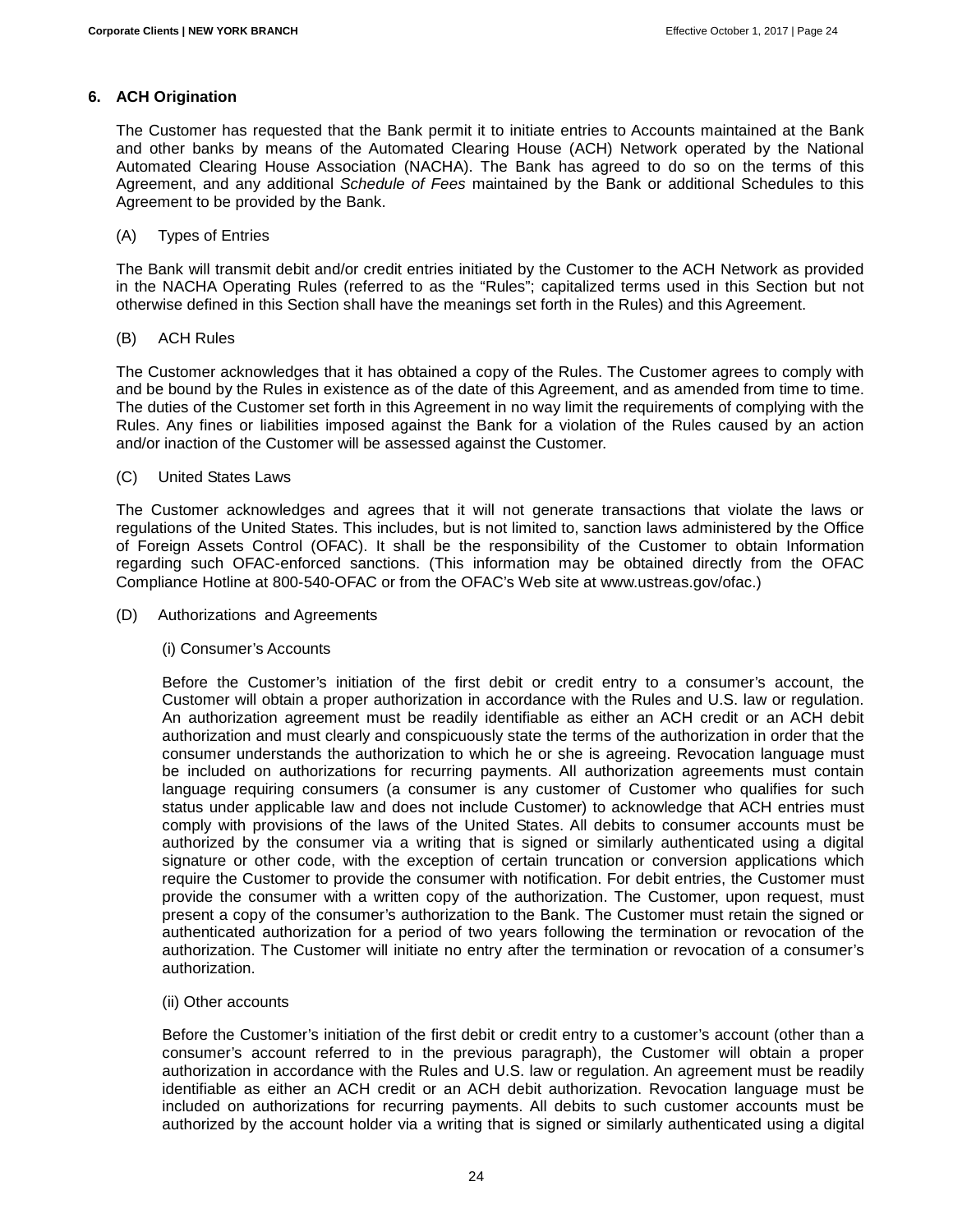signature or other code, with the exception of certain truncation or conversion applications which require the Customer to provide the account holder with notification.

The Customer, upon request, must present a copy of the authorization to the Bank. The Customer must retain the signed or authenticated authorization for a period of two years following the termination or revocation of the authorization. The Customer will initiate no entry after the termination or revocation of any such customer's authorization.

#### (E) Prenotifications

If the Customer chooses to originate non-dollar prenotification entries to verify the accuracy of routing and account numbers, it agrees not to initiate live-dollar entries until at least three (3) business days following the settlement date of the prenotification entry. Prenotifications will be provided to the Bank in the format provided in the Rules. If the Customer receives notice that a prenotification has been rejected or returned, the Customer will research the problem and make any necessary corrections before transmitting another entry.

#### (F) Notifications of Change

The Bank will notify the Customer of all Notification of Change (NOC) entries received no later than two (2) Business Days after the receipt of the entries. The Customer agrees to make the changes submitted within six Business Days of the settlement date of the original entry or before the next "live" entry, whichever is later. If the Notification of Change is incorrect, the Customer will generate a Refused Notification of Change and deliver it to the Bank.

(G) Transmission of Entries and Security Procedures

The Customer will transmit all debit and credit entries to the Bank at the location, on or before the cut-off time, described on Schedules to this Agreement. The Customer will provide all entries with the formatting, content, and specifications contained in the Rules, except as provided in Schedules hereto. The Bank has encouraged Customer to adopt robust security procedures to protect against fraud when utilizing this service. The Customer will comply with the security procedures which Customer adopts and agrees that these procedures are commercially reasonable. The Customer authorizes the Bank to transmit all entries received by the Bank from the Customer in accordance with the terms of this Agreement and to credit or debit such entries to the specified Accounts. The Customer will use appropriate encryption standards for ACH entries involving banking information that is transmitted or exchanged via an Unsecured Electronic Network.

#### (H) Bank Obligations

In a timely manner and in accordance with the Rules, the Bank will process, transmit, and settle for the entries received from the Customer which comply with the terms of this Agreement, including the security procedures. The Bank shall have no obligation to transmit entries if the Customer is in default of any of its obligations under this Agreement, including any obligation to pay the Bank.

#### (I) Representations and Warranties

The Customer certifies to the Bank all warranties the Bank is deemed by the Rules to make with respect to entries originated by the Customer. Without limiting the foregoing, the Customer represents, warrants and agrees that (a) each entry is accurate, is timely, has been authorized by the party whose account will be credited or debited, and otherwise complies with the Rules; (b) each debit entry is for the sum which, on the settlement date with respect to it, will be owed to the Customer from the party whose account will be debited, is specified by such party to be paid to the Customer, or is a correction of a previously transmitted erroneous credit entry; (c) the Customer has complied with all prenotification requirements of the Rules, and (d) the Customer will comply with the terms of the Electronic Funds Transfer Act, if applicable, or Uniform Commercial Code Article 4A, if applicable, and shall otherwise perform its obligations under this Agreement in accordance with all applicable laws and regulations. For any RCK (Re-presented Check) entries, ARC (Accounts Receivable) entries, POP (Point-of-Purchase) entries, WEB (Internet-Initiated) entries, TEL (Telephone-Initiated) entries, BOC (Back Office Conversion) entries, and IAT (International ACH Transaction) entries originated, the Customer certifies its compliance with all warranties made by the Bank pertaining to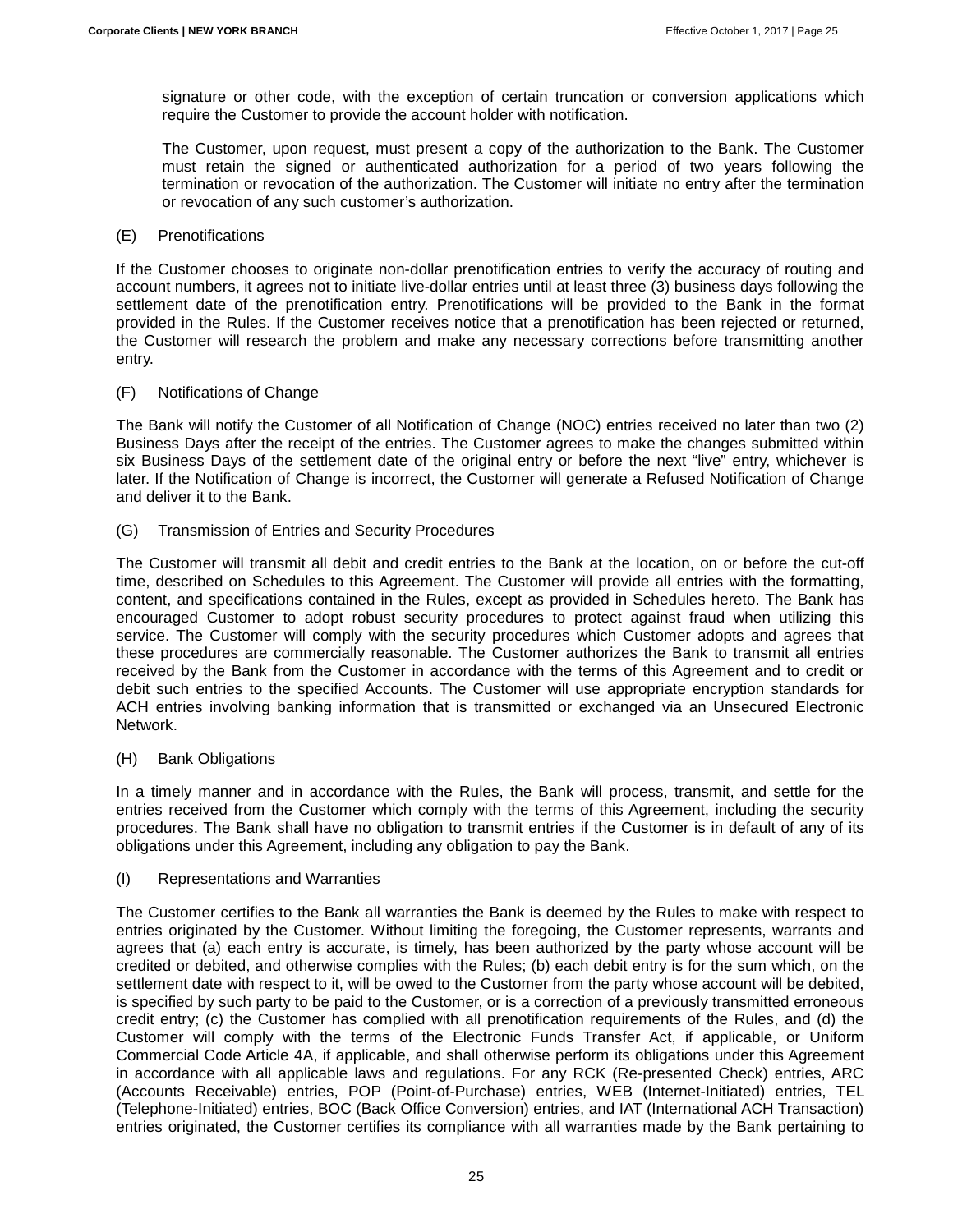such entries exchanged through the ACH Network. The Customer shall indemnify the Bank against any loss, liability, or expense (including attorney's fees and expenses) resulting from or arising out of any breach of any of the foregoing representations, warranties or agreements.

#### (J) Provisional Credit

The Customer acknowledges that the Rules make provisional any credit given for an entry until the Bank crediting the account specified in the entry receives final settlement. If the Bank does not receive final settlement, it is entitled to a refund from the credited party, and the originator of the entry shall not be deemed to have paid the party.

#### (K) Settlement

The Customer will maintain an Account with the Bank at all times during the term of this Agreement. The Customer will maintain in the Account available funds, that, when combined with the then available undrawn balance of any credit lines with respect to such Account provided to Customer by Bank, are sufficient to cover all credit entries initiated by it. The Customer agrees to maintain a balance to cover returns and adjustments to prior funds credited. The Bank may debit any Account maintained by the Customer at the Bank or at any of its affiliates or secure necessary collateral to satisfy any amount owing to the Bank. The Customer agrees not to exceed the origination limits set by the Bank from time to time.

#### (L) Settlement Discrepancies

The periodic statement issued by the Bank for the Customer's Account will reflect entries credited and debited to the Customer's Account. The Customer agrees to notify the Bank within thirty (30) days after the Customer receives a periodic statement of any discrepancy between the Customer's records and the information in the periodic statement.

(M) Cancellation or Amendment of Entries

The Customer shall have no right to cancel or amend any entry/file after its receipt by the Bank. However, the Bank shall use reasonable efforts to act on a request by the Customer to cancel an entry/file before transmitting it to the ACH Network or processing it as an on-us entry. Any such request shall comply with the security procedures adopted by the parties. The Bank shall have no liability if it fails to effect the cancellation.

#### (N) Rejection of Entries

The Bank may reject any entry, including an on-us entry, which does not comply with the requirements of this Agreement and may reject any entry if the Customer is not otherwise in compliance with the terms of this Agreement. The Bank shall notify the Customer by telephone or other means selected by the Bank, of such rejection no later than the business day such entry would otherwise have been transmitted by the Bank to the ACH Network or, in the case of an on-us entry, its effective entry date. It shall be the responsibility of the Customer to remake any entries or files rejected by the Bank or the ACH Operator. The Bank shall have no liability to the Customer by reason of the rejection of any entry or the fact that such notice is not given at an earlier time than provided for herein. The Bank retains the right to reject any transaction for any reason, including, but not limited to, insufficient funds or revoked authorization.

#### (O) Returned Entries

The Bank shall notify the Customer by telephone or other means selected by the Bank, of the receipt of a returned entry from ACH no later than one business day after the business day of such receipt. The Bank shall have no obligation to re-transmit a returned entry if the Bank complied with the terms of this Agreement with respect to the original entry. The Customer authorizes the Bank to charge back any debit returns to the Customer's designated Account. The Customer will promptly provide immediately available funds to indemnify the Bank if any debit entry is returned after the Bank has permitted the Customer to withdraw funds in the amount thereof or if any adjustment memorandum that relates to such entry is received by the Bank.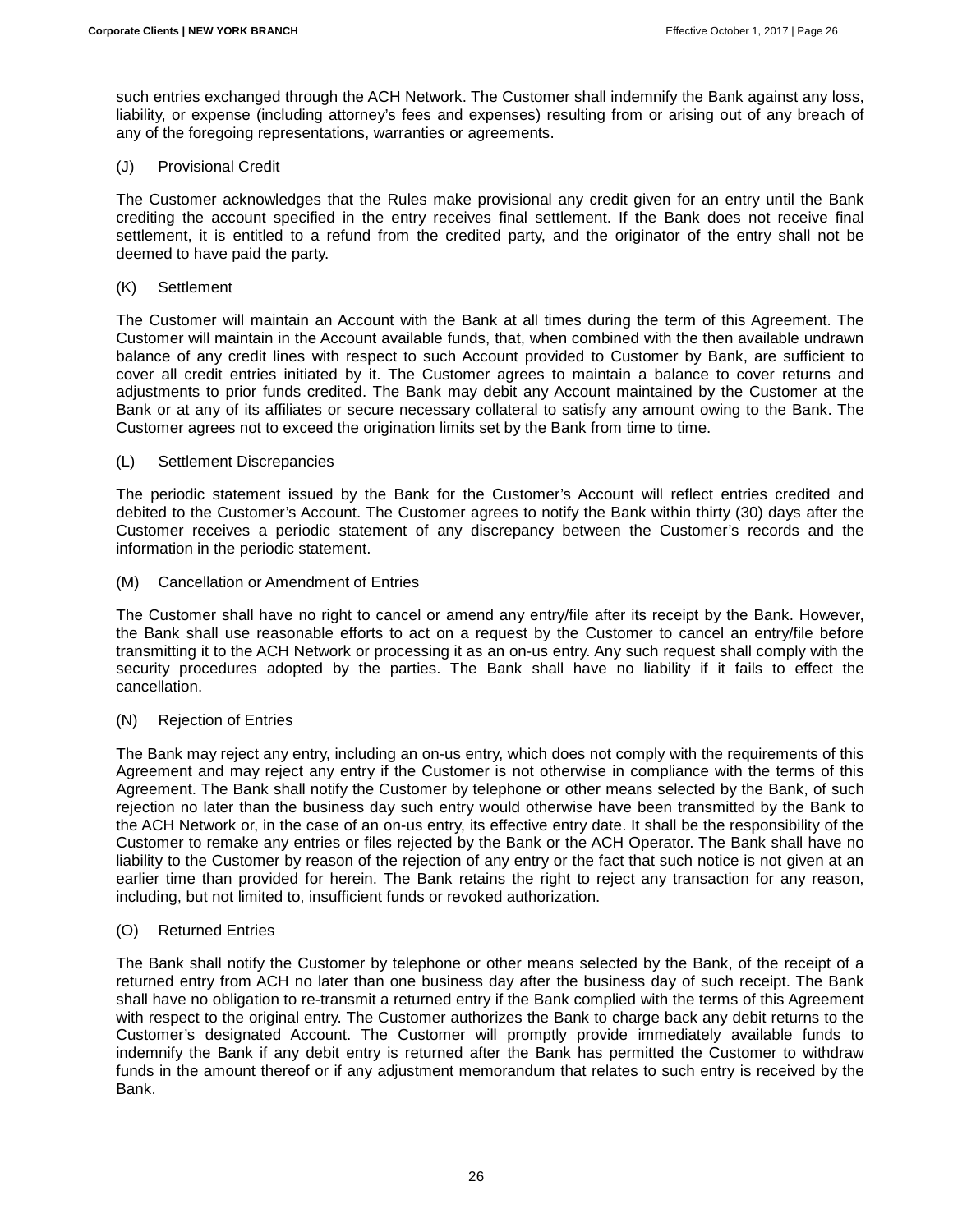#### (P) Reversals

The Customer may request a reversing entry or file of entries for erroneous or duplicate transactions, as permitted by the Rules. In doing so, the Customer warrants that it has requested the entries or files within five (5) days of the original entry or entries and within 24 hours of discovery of the error. The Customer also warrants that the account holder of the reversing entry has been notified of the reversal and the reason for the reversal no later than the settlement day of the reversal. For both reversing entries and files, the Customer indemnifies all parties of the transaction(s) from and against any claim, demand, loss, liability, or expense.

(Q) Name and Account Number Inconsistency

The Customer acknowledges that, if an entry describes the receiver inconsistently by name and account number, payment of the entry may be made on the basis of the account number even if it identifies a person different from the named receiver.

(R) Fees

The Customer authorizes the Bank to debit its designated Account for services provided under the Agreement in accordance with the Schedule of fees in effect from time to time. The Bank may change its Fees from time to time.

#### (S) Exposure Limits

The Customer shall comply with the exposure limits established by the Bank.

(T) Contingency

In the event the Customer cannot create or transmit an ACH file due to hardware or communications outage, it is the responsibility of the Customer to have contingency procedures in place. In the event the Bank cannot process the file through normal channels, it may, at Bank's sole option, seek alternate means to process the file. The Bank will not be held liable for its failure to locate alternative means or for delayed files in any case.

(U) Termination of Agreement

The Bank may terminate the service at any time. The Customer may terminate the service by providing one hundred twenty (120) days' prior written notice to Bank, subject to the following:

- (i) The Customer shall cease using the service once such notice is given.
- (ii) At the time of such notice, and at all times until the one hundred twenty first (121st) day after such notice, Customer shall maintain its Account, and shall maintain in its Account, funds sufficient to satisfy all chargebacks and amounts due to Bank with respect to such service, or such other amount as agreed to by the Bank. The Bank may deduct all amounts due to Bank with respect to such service from any Account.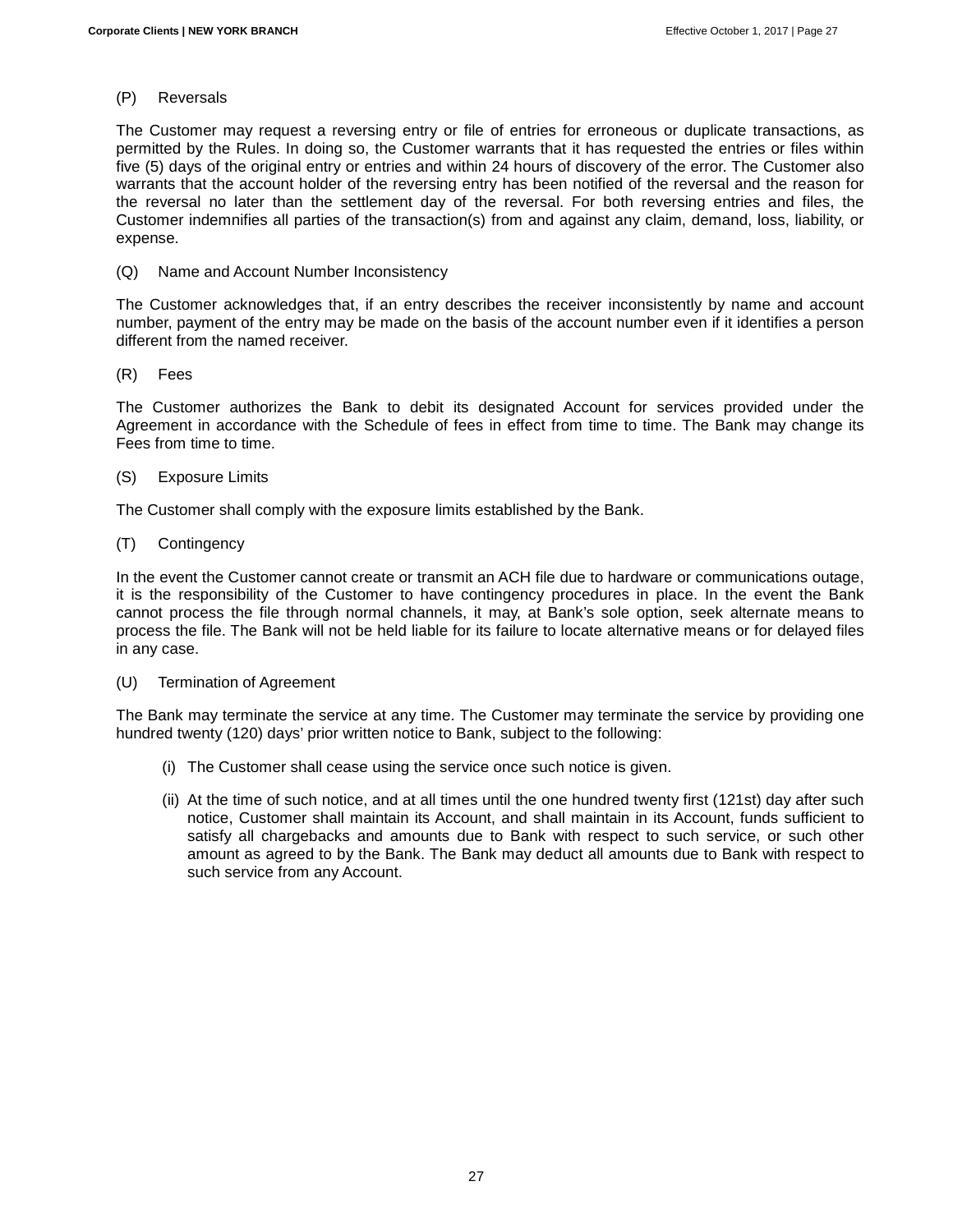#### **Attached Schedules - ACH Origination**

#### **Schedule A - Delivery and Processing Specifications**

#### **1. Delivery Method**

The Bank accepts files via the following methods:

- **Internet Transmission via Software/Client**
- **Electronic Banking Internet Communication Standard ("EBICS")**
- SWIFT

#### **2. Effective Entry Date**

The Effective Entry Date – contained in the Customer/Batch Header Record(s) of the ACH input file – is a date specified by the Customer on which it intends an entry to be posted and settled. The Effective Entry Date must be a future date and must not be a Saturday, Sunday, or holiday observed by the Federal Reserve Bank as listed in Schedule C.

You may submit debit transactions up to one (1) day in advance of the Effective Entry Date. If you submit debit transactions more than one (1) day in advance of the Effective Entry Date, the transactions will not be processed until one (1) business day prior to the Effective Entry Date.

You may submit credit transactions up to two (2) days in advance of the Effective Entry Date. If you submit credit transactions more than two (2) days in advance of the Effective Entry Date, the transactions will not be processed until two (2) business days prior to the Effective Entry Date.

#### **3. Delivery Deadline**

All ACH input files must be received by the Bank no later than the time of 3:00 pm New York time to be processed on that same day. Input files containing debit transactions must be transmitted or delivered to the Bank at least 1 business day(s) prior to the Effective Entry Date of the entries contained in the file. Input files containing credit transactions must be transmitted or delivered to the Bank at least 2 business day(s) prior to the Effective Entry Date of the entries contained within the file.

Effective September 23, 2016, qualified Same-Day ACH credit files must be received by the Bank no later than 12:00 pm New York time for the entries or files to be processed and settled that same day.

Effective September 15, 2017, qualified Same-Day ACH credit or debit files must be received by the bank no later than 12:00 pm New York time for the entries or files to be processed and settled that same day.

#### **4. File Format**

All ACH input files must be in the standard ACH format based on the NACHA Operating Rules or in such other format acceptable to the Bank.

#### **5. Settlement**

As of 2 days prior to the effective date of credit transactions, the Customer will maintain in the Account immediately available funds sufficient to cover all credit entries initiated by it. The Customer authorizes the Bank to debit its Account, in the amount of each file, as of 2 days prior to the effective date of credit transactions. For debit files originated, an offsetting credit will be issued to the Customer's Account by the Bank on the effective date of debit transactions.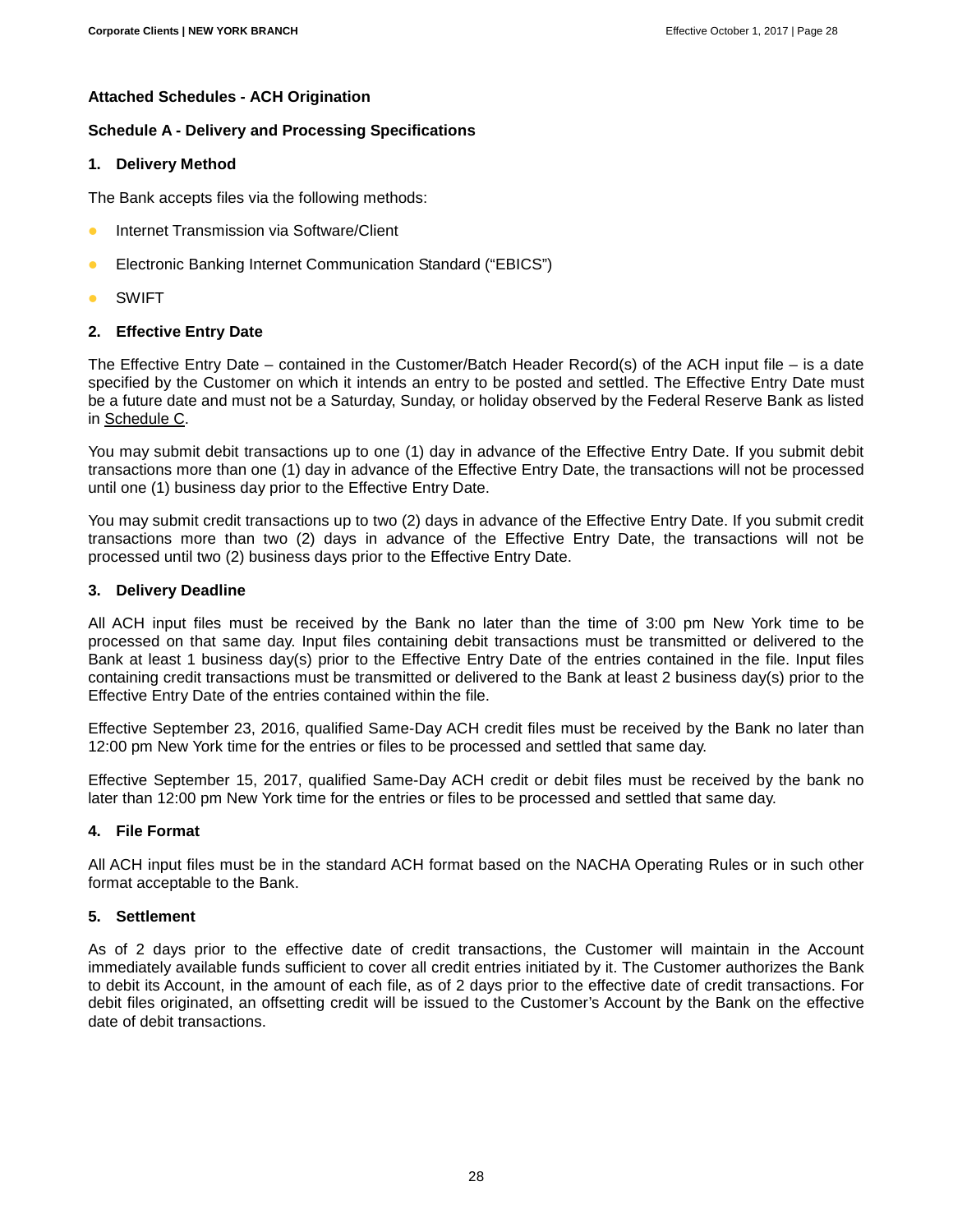# **Schedule B - Security Procedures**

The Customer is responsible for the security of any software program it uses, including Software/Client supplied by the Bank for the creation and/or the transmission of ACH files to the Bank. Whether the software resides on the Customer's network/PC or on a remote server accessed through the Internet, the Customer is solely responsible for the assignment of individuals that can access the software.

# **1. File Summary Report**

For ACH input files in which the Customers provided an automated acknowledgment via Software/Client, it is the responsibility of the Customer to obtain and verify this acknowledgment after the file is accepted. In the event a file is rejected, it is the responsibility of the Customer to resubmit the file.

# **2. Prearranged Schedule**

The Bank will anticipate the receipt of an ACH file from the Customer on each scheduled processing date identified by the Customer in writing and agreed to by the Bank. The Customer's authorized representative will notify the Bank if a file will not be delivered on the prearranged scheduled processing date. The Customer is responsible for ensuring that the Bank receives the file in the ACH processing area on each processing date indicated in the processing schedule.

# **Schedule C - Holidays**

# **Holiday Calendar**

The Bank will be closed on the following standard holidays observed by the Federal Reserve Bank. The Bank will not accept files for processing on the following days, as well as all Saturdays and Sundays. Likewise, entries should not be effective dated for these days.

- New Year's Day (January 1)
- Martin Luther King's Birthday (Third Monday in January)
- **•** Presidents' Day (Third Monday in February)
- Memorial Day (Last Monday in May)
- $\bullet$  Independence Day (July 4)
- Labor Day (First Monday in September)
- Columbus Day (Second Monday in October)
- Veterans Day (November 11)
- Thanksgiving Day (Fourth Thursday in November)
- **Christmas Day (December 25)**

Note: If January 1, July 4, November 11, or December 25 fall on a Sunday, the next following Monday is a standard Federal Reserve Bank holiday.

#### **Schedule D - Authorized Representatives**

Representatives of the Customer who are each authorized to transmit ACH input files to the Bank for processing shall be named in a separate access form (an "ACH Access Form"). The Bank shall be entitled to rely on any written notice or other written communication believed by it to be genuine and to have been signed by an authorized representative, and any such communication shall be deemed to have been signed by such person. The Customer may add, change user rights and limits or delete an authorized representative by written notice and by submitting an amended ACH Access Form to the Bank signed by at least two authorized representatives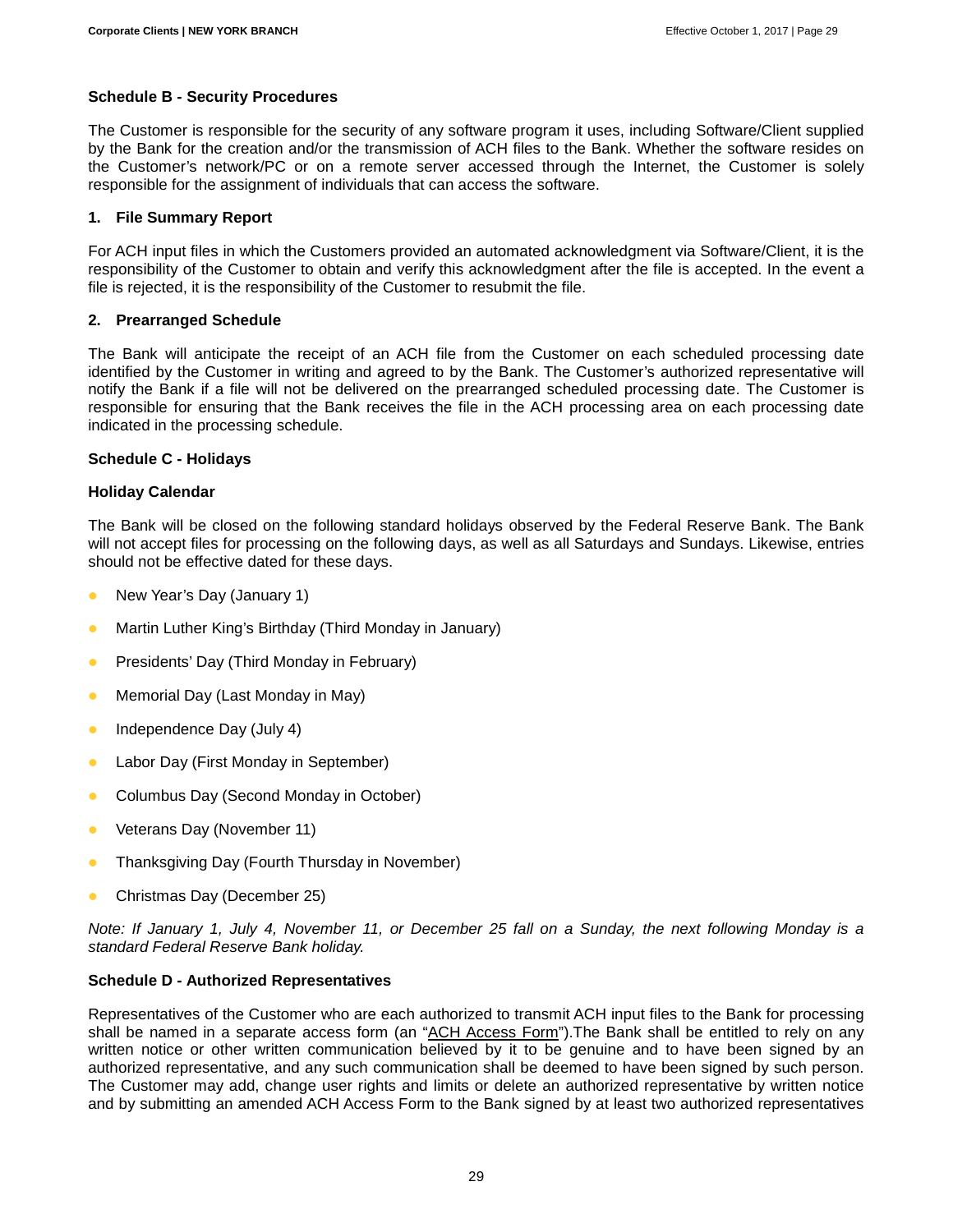other than any representative being added or deleted. A requested change will become effective on the second Business Day following the day of the Bank's receipt of the written notification and revised ACH Access Form.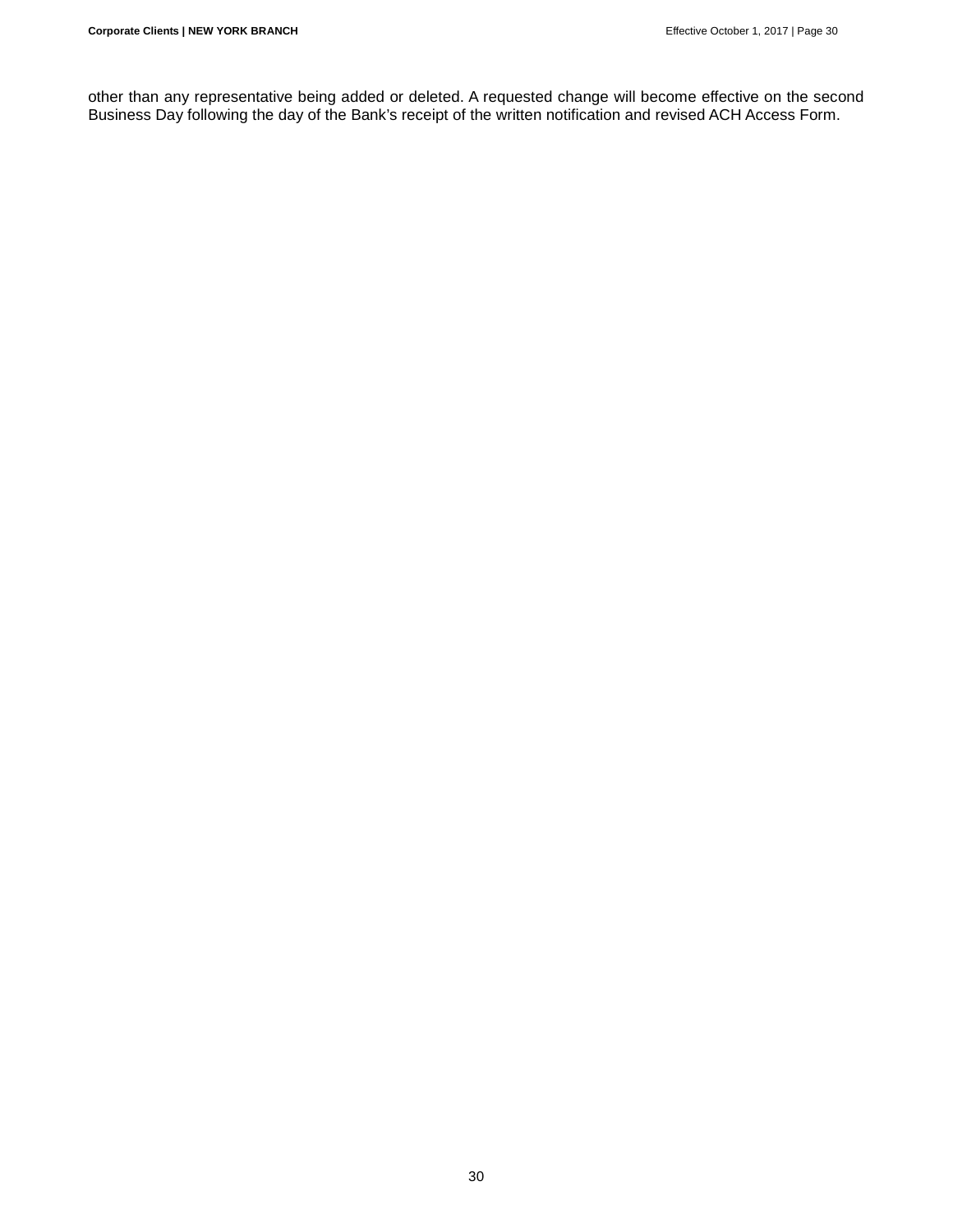Annex to Fax Agreement

#### **Authorized Account Persons**

The present instructions shall apply to the following authorized signatories:

All persons who are named to be authorized representatives in the specimen signature sheet agreed upon by us with Commerzbank now and in the future shall be authorized to give payment orders by fax. The type of signature authorization results from the specimen signature sheet.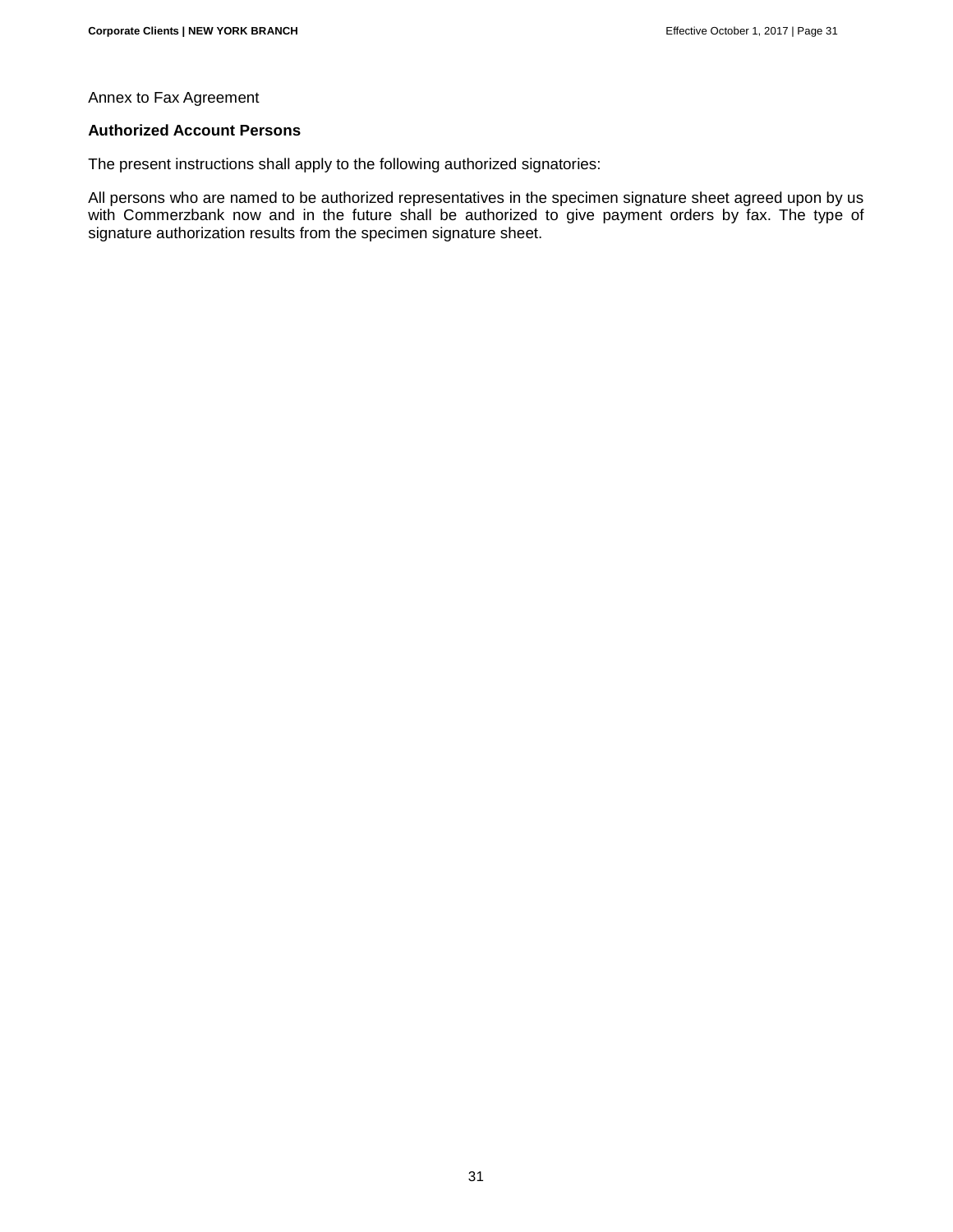# **Security Procedures**

Customer agrees that any payment order given by fax copy contains a high risk. Especially, but not limited to Article 4A of the Uniform Commercial Code the customer wish to use the following marked security procedure:

|  |  | Return call |  |
|--|--|-------------|--|
|--|--|-------------|--|

Before execution, payment orders will be confirmed by the following person(s):

| <b>Name</b> |                                                                                                                        | <b>Telephone</b>                                                                                             |  |  |
|-------------|------------------------------------------------------------------------------------------------------------------------|--------------------------------------------------------------------------------------------------------------|--|--|
|             |                                                                                                                        |                                                                                                              |  |  |
|             |                                                                                                                        |                                                                                                              |  |  |
|             |                                                                                                                        |                                                                                                              |  |  |
|             |                                                                                                                        |                                                                                                              |  |  |
|             |                                                                                                                        | Commerzbank shall not be obliged to execute payment orders until confirmation by phone has been obtained.    |  |  |
|             | <b>Test key agreement</b>                                                                                              |                                                                                                              |  |  |
|             | The customer joins in a separate agreed test key arrangement.                                                          |                                                                                                              |  |  |
|             |                                                                                                                        |                                                                                                              |  |  |
|             | Maximum amount per payment order                                                                                       |                                                                                                              |  |  |
|             |                                                                                                                        | The instructions shall only apply to orders by fax up to the maximum amount of USD / EUR _______________     |  |  |
|             | Account to be debited / credited                                                                                       |                                                                                                              |  |  |
| ப           | The instructions shall only apply to payment orders to the debit of account no.<br>with<br>Commerzbank New York Branch |                                                                                                              |  |  |
| $\perp$     | enclosed separate list:                                                                                                | The instructions shall only apply to payment orders to the credit of the following accounts according to the |  |  |
|             |                                                                                                                        |                                                                                                              |  |  |
| Payee:      |                                                                                                                        | SWIFT / Sort code:                                                                                           |  |  |
|             | Payee's account no:                                                                                                    | With financial institution:                                                                                  |  |  |
| Payee       |                                                                                                                        | SWIFT / Sort code:                                                                                           |  |  |

Payee's account no:  $\qquad \qquad$  With financial institution: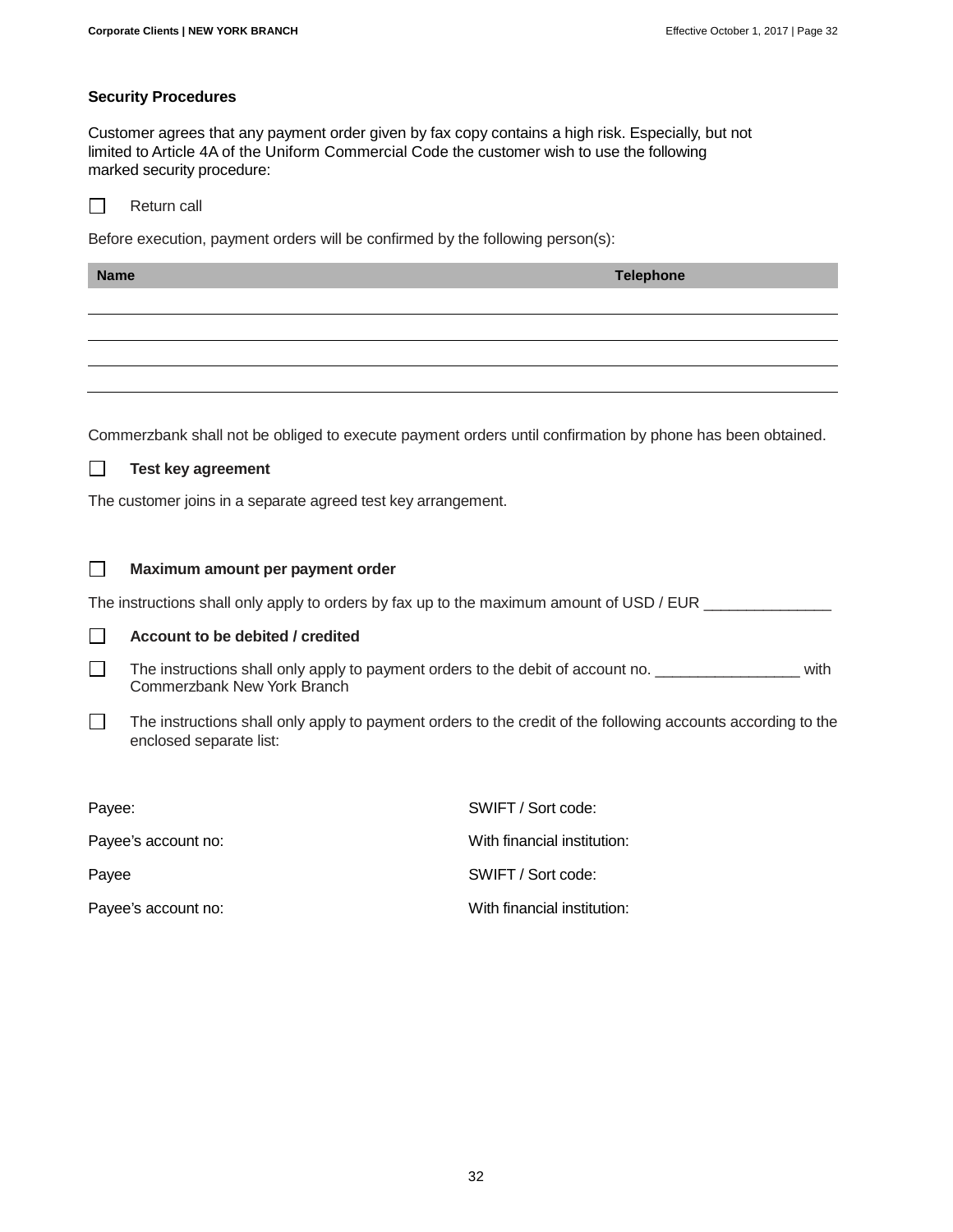# **PART IV. TRANSMISSION OF MESSAGES BY E-MAIL**

At the Customer's specific request, the Bank transmits messages in connection with banking operations also by e-mail; at the same time, the Customer wishes to send messages to the Bank by the same means.

# **1. Explanations on risks**

(A) The Customer is aware of the fact that, in the use of this communication medium, abuse - especially by third parties - cannot be excluded as a rule, and may not be immediately recognizable. The Customer is further aware that this type of communication may involve restricted availability and other malfunctions, also in respect of the technology used by it and the services involved (e.g. telecommunication providers). Finally, the messages sent to the Bank and the Customer may possibly be read and even altered by third parties. This entails risks regarding confidentiality, integrity, banking secrecy and trade secrets.

(B) The Customer has been informed that, for the transmission of the said messages by e-mail, no stateof-the art security media are employed (in particular no encryption certificates); the Customer nevertheless wants to transmit and to receive the said messages by e-mail.

# **2. Legally binding messages not to be sent by e-mail**

(A) Legally binding notices (especially declarations of intention such as securities/currency trading orders or payment orders) which need to be made in writing for reasons of evidence, shall not be communicated by e-mail between the Bank and the Customer in the absence of an express agreement. For this type of messages, the already known means of transmission such as business communication by post or via electronic means shall be used.

The Bank will thus not process orders or instructions sent to it by e-mail, and its silence shall not signify acceptance of an application for the handling of banking transactions.

# **3. Responsibilities**

(A) The Bank shall be liable for the authenticity, completeness and intactness of the notices which it sends by e-mail only to the extent that it is directly responsible for any damage incurred as a result.

The Customer is obliged to take the required organizational measures in order to check the authenticity and intactness of the notices sent to it by e-mail. The Customer shall also bear the risk of delays or any other malfunctions in the technical transmission, unless the Bank is responsible for the damage caused.

#### **4. E-mail addresses to be used**

The e-mail addresses to be used for the transmission of e-mail information will be advised to the Bank individually.

# **5. General**

The foregoing provisions shall remain valid until revoked in writing by the Customer or the Bank.